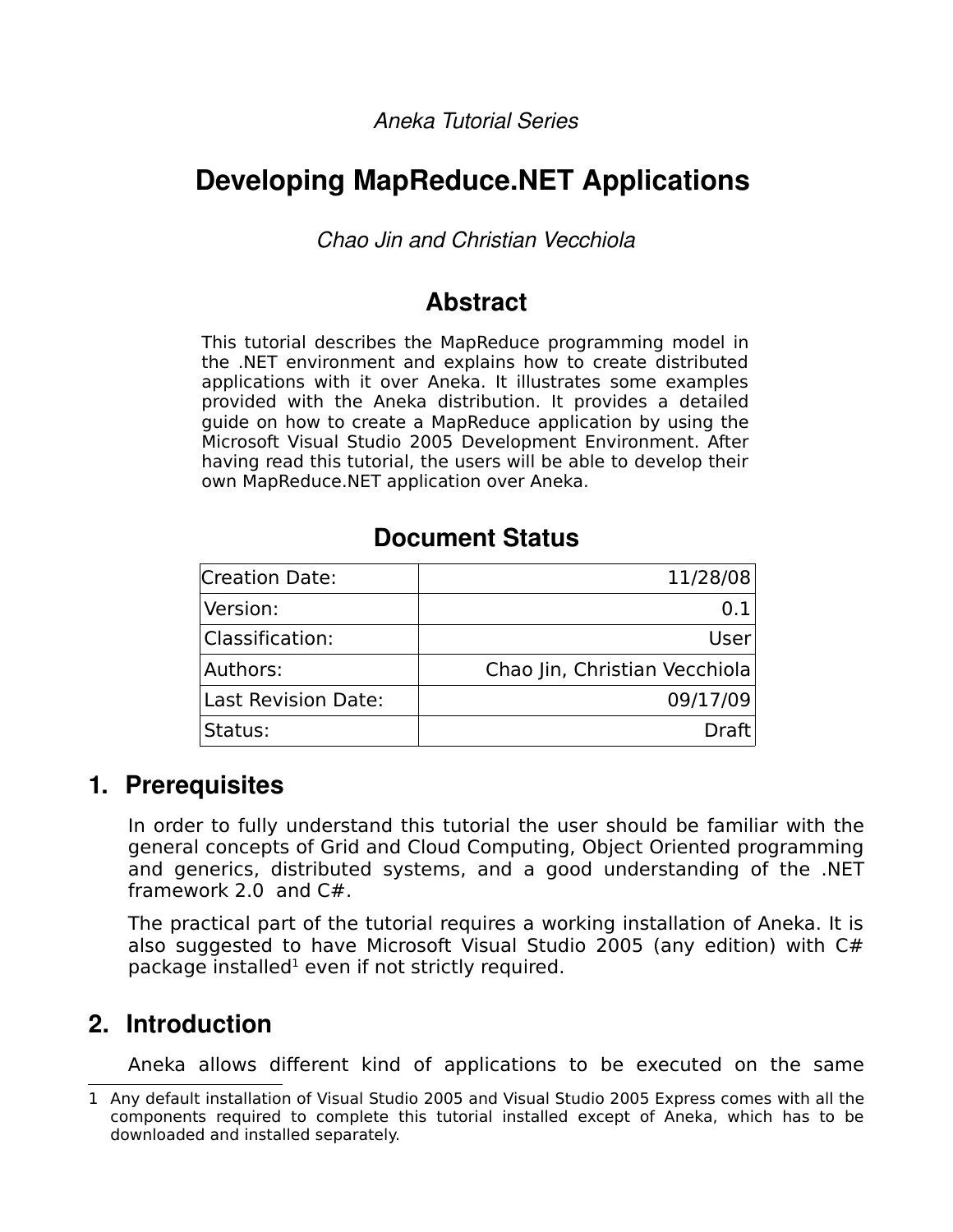Grid/Cloud infrastructure. In order to support such flexibility it provides different abstractions through which it is possible to implement distributed applications. These abstractions map to different execution models. Currently Aneka supports three different execution models:

- **Task Execution Model**
- Thread Execution Model
- MapReduce Execution Model

Each execution model is composed by four different elements: the WorkUnit, the Scheduler, the Executor, and the Manager. The WorkUnit defines the granularity of the model; in other words, it defines the smallest computational unit that is directly handled by the Aneka infrastructure. Within Aneka, a collection of related work units define an application. The Scheduler is responsible for organizing the execution of work units composing the applications, dispatching them to different nodes, getting back the results, and providing them to the end user. The *Executor* is responsible for actually executing one or more work units, while the *Manager* is the client component which interacts with the Aneka system to start an application and collects the results. A view of the system is given in Figure 1.



Figure 1: System Component View

In the case of MapReduce the user does not directly express the tasks that need to be computed but specifies two operations that are applied to the tasks generated automatically by the infrastructure. Users will not directly deal with a specific WorkUnit, but we will still have a MapReduce Scheduler, a MapReduce Executor, and a MapReduce Manager. In order to develop an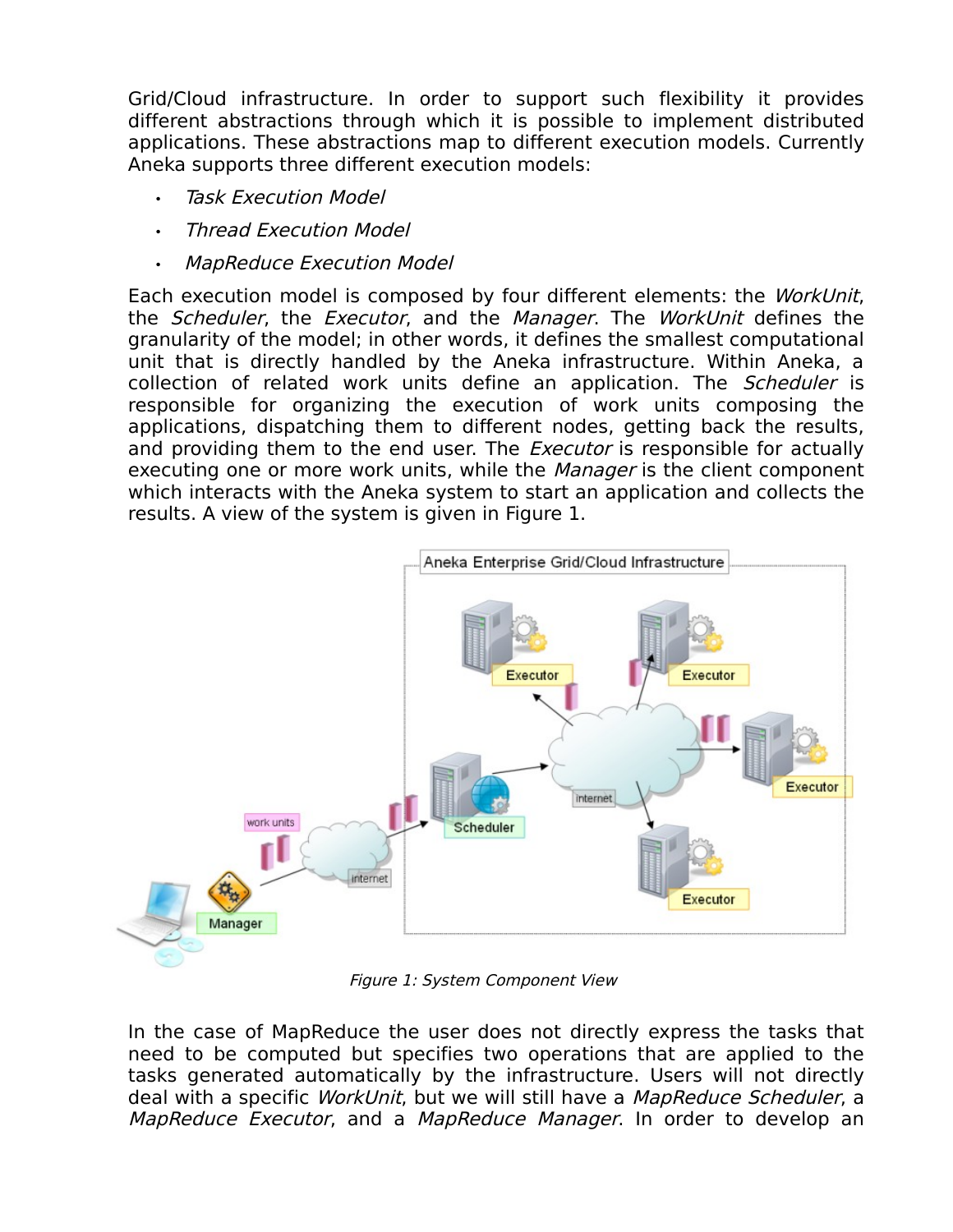application for Aneka, the user does not have to know all these components; Aneka handles a lot of the work by itself without the user's contribution. Only few things users are required to know:

- how to define Map and Reduce operations specific to the application that is being defined;
- how to create a *MApReduceApplication* and use it executing MapReduce.NET applications;
- how to control the MapReduceApplication and collect the results.

In the remainder of this tutorial will then concentrate on the MapReduce Model, but many of the concepts described can be applied to other execution models.

# **3. MapReduce Model**

### *3.1 MapReduce Overview*

MapReduce is triggered by map and reduce operations in functional languages, such as Lisp. This model abstracts computation problems through two functions: map and reduce. All problems formulated in this way can be parallelized automatically.

All data processed by *MapReduce* are in the form of key/value pairs. The execution happens in two phases. In the first phase, a map function is invoked once for each input key/value pair and it can generate output key/value pairs as intermediate results. In the second one, all the intermediate results are merged and grouped by keys. The reduce function is called once for each key with associated values and produces output values as final results.

### *3.2 Map and Reduce*

A map function takes a key/value pair as input and produces a list of key/value pairs as output. The type of output key and value can be different from input key and value:

$$
map::(key_1, value_1) => list(key_2, value_2)
$$

A reduce function takes a key and associated value list as input and generates a list of new values as output:

```
reduce::list(key_2, value_2) => list(value_3)
```
### *3.3 MapReduce Execution*

A MapReduce application is executed in a parallel manner through two phases. In the first phase, all map operations can be executed independently with each other. In the second phase, each reduce operation may depend on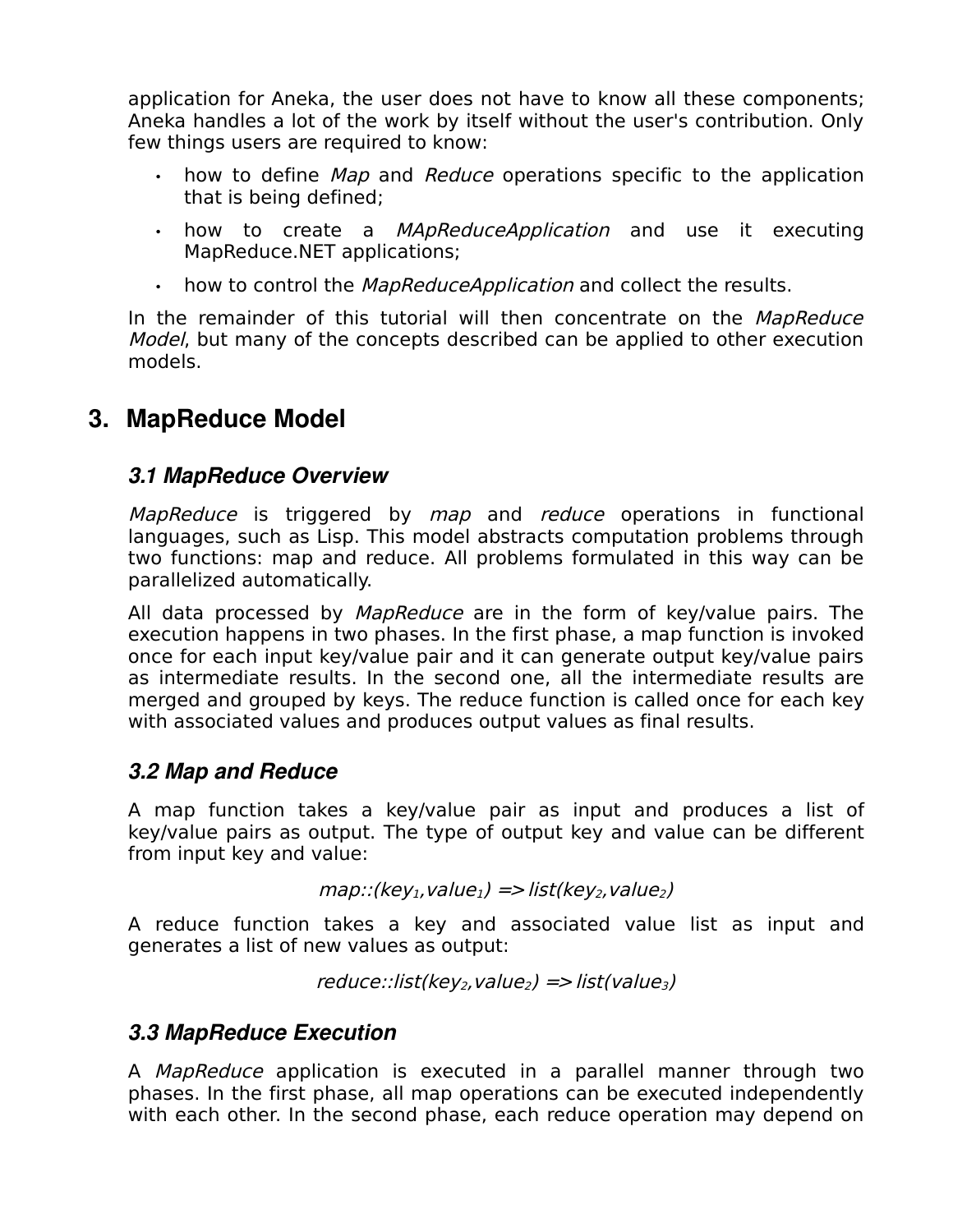the outputs generated by any number of map operations. However, similar to map operations, all reduce operations can be executed independently.

From the perspective of dataflow, MapReduce execution consists of m independent map tasks and  $r$  independent reduce tasks, each of which may be dependent on  $m$  map tasks. Generally the intermediate results are partitioned into r pieces for r reduce tasks.

The MapReduce runtime system schedules map and reduce tasks to distributed resources. It manages many technical problems: parallelization, concurrency control, network communication, and fault tolerance. Furthermore, it performs several optimizations to decrease overhead involved in scheduling, network communication and intermediate grouping of results.

### **4. MapReduce.NET**

MapReduce is one of most popular programming models designed for data centers. It supports convenient access to the large scale data for performing computations while hiding all low level details of physical environments. It been proved to be an effective programming model for developing data mining, machine learning and search applications in data centers. Especially, it can improve the productivity for those junior developers without required experiences of distributed/parallel development.



Figure 2: MapReduce Execution Model

MapReduce.NET is an implementation of MapReduce for data centers and resembles Google's MapReduce with special emphasis on the .NET and Windows platform. MapReduce.NET supports an object-oriented interface for programming map and reduce functions, and includes a set of storage APIs to wrap input key/value pairs into initial files and extract result key/value pairs from results files. Figure 2 illustrates the big picture of *MapReduce.NET* from the point view of users.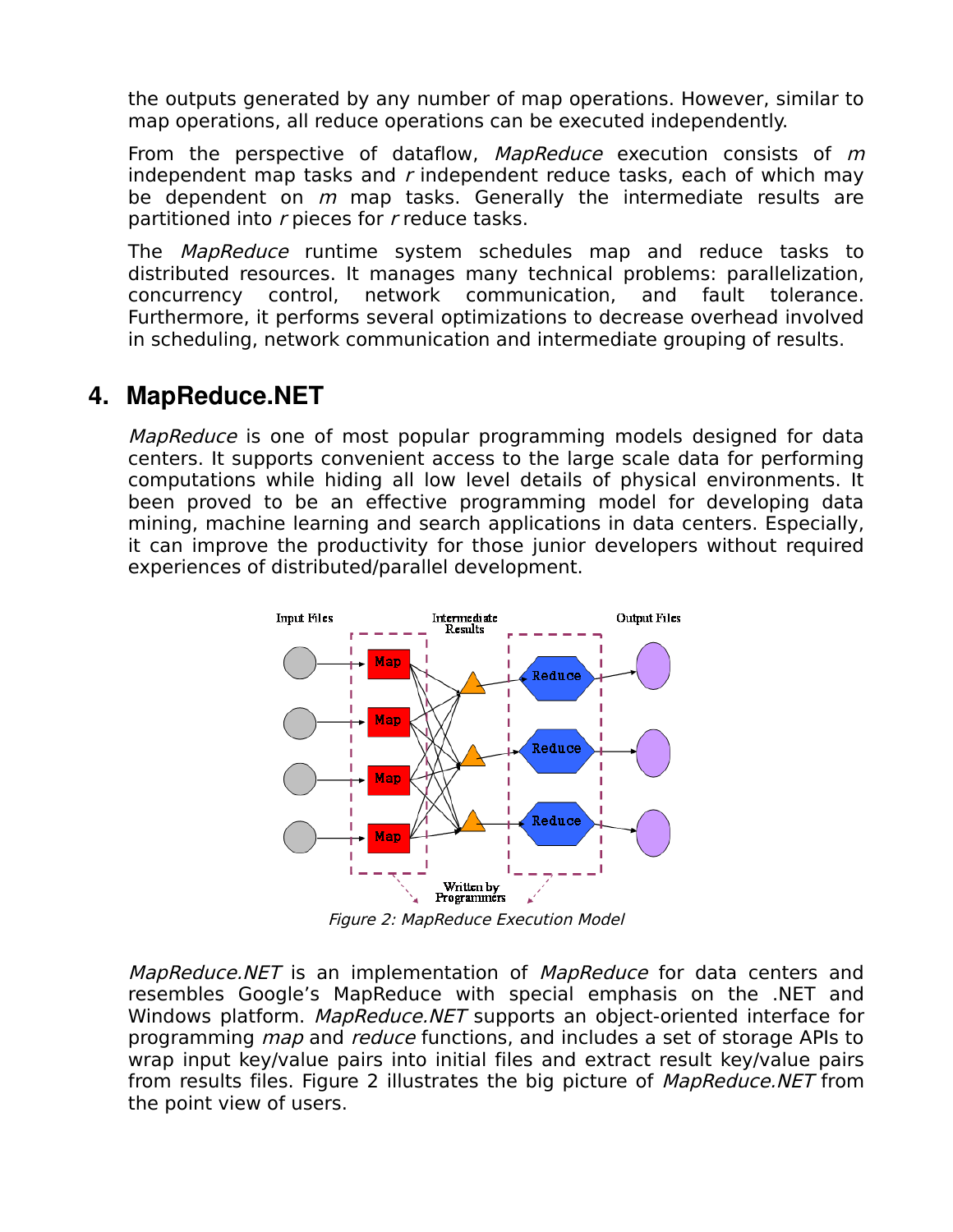### *4.1 Architecture*

The design of MapReduce.NET aims to reuse as many existing Windows services as possible. Figure 3 illustrates the architecture of MapReduce.NET. Our implementation is assisted by several distributed component services of Aneka.

MapReduce.NET is based on master-slave architecture. Its main components include: manager, scheduler, executor and storage.



Figure 3: MapReduce Archtecture

- Manager: the manager works as an agent of MapReduce computation. It submits applications to the MapReduce scheduler and collects the final results after the execution completes successfully.
- Scheduler: after users submit MapReduce.NET applications to the scheduler, it maps sub tasks to available resources. During the execution, it monitors the progress of each task and takes corresponding task migration operation in case some nodes are much slower than others due to heterogeneity.
- **Executor:** each executor waits task execution commands from the scheduler. For a Map task, normally its input data locates locally. Otherwise, the executor needs to fetch input data from neighbors. For a Reduce task, the executor has to fetch all the input and merge them before execution. Furthermore, the executor monitors the progress of executing task and frequently reports the progress to the scheduler.
- *Storage*: the storage component of MapReduce.NET provides a distributed storage service over the .NET platform. It organizes the disk spaces on all the available resources as a virtual storage pool and provides an object based interface with a flat name space, which is used to manage data stored in it.

Figure 4 illustrates an example configuration of MapReduce.NET deployment with Aneka. Client processes simply contain the libraries required to connect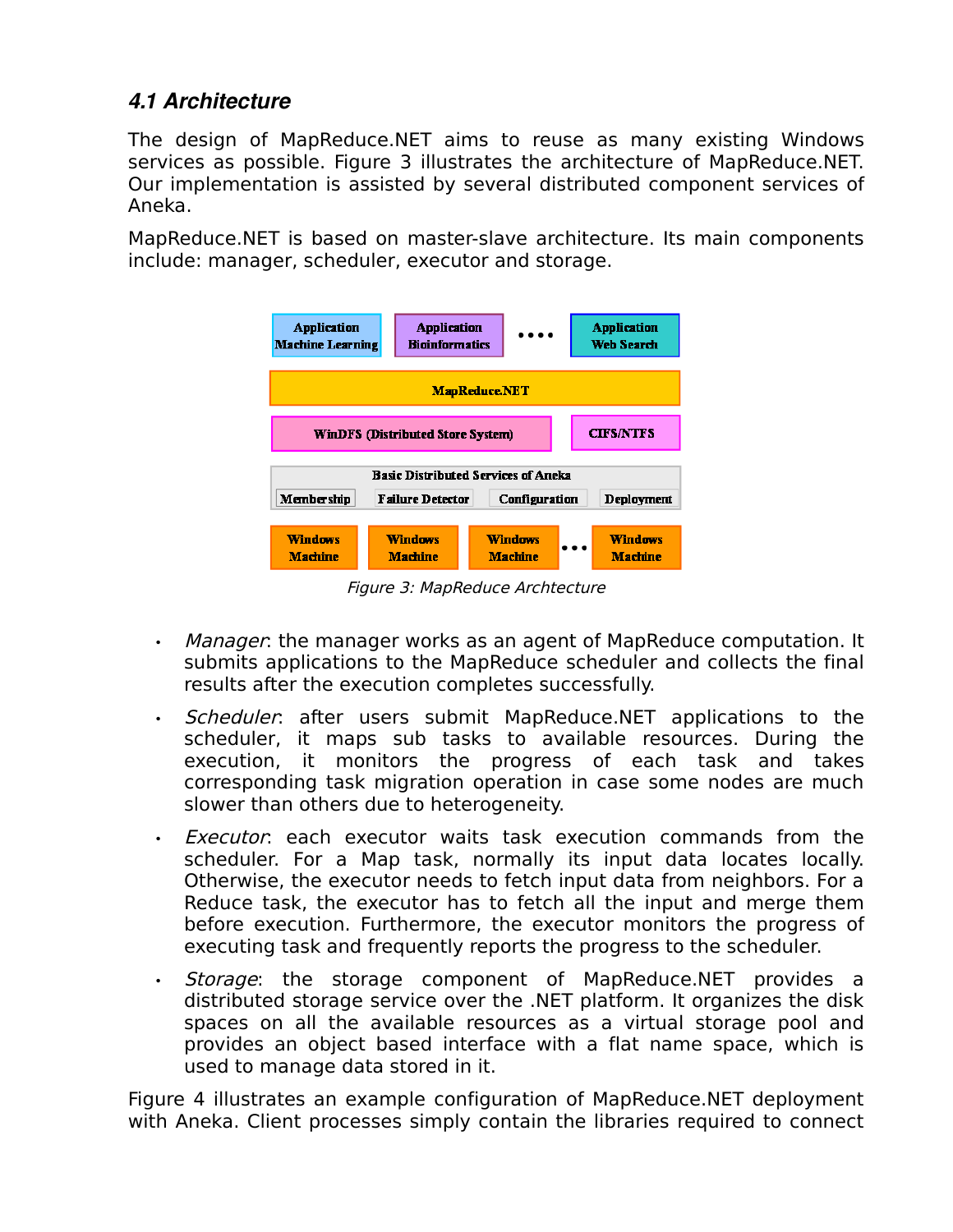to Aneka and to submit the execution of MapReduce tasks. A typical configuration will have installed the MapReduce scheduler on the scheduler node while Mapreduce executors will be deployed on executors node. Each of the executor nodes will access a shared storage among all the MapReduce executors by means of the Windows Shared File Service.



Figure 4: MapReduce System View

### *4.2 MapReduce.NET API*

The implementation of MapReduce.NET exposes APIs similar as Google MapReduce. A MapReduce.NET based application is then composed by three main components:

- Mapper: this class represents the base class that users can inherit to specify their map function.
- Reducer: it represents the base class that uses can inherit to specify their reduce function.
- MapReduceApplication: represents the driver of the entire application. This class is configured with the Mapper and the Reducer specific classes defined by the user and is in charge of starting the execution of MapReduce.NET, controlling it and collecting the results.

Section 4.2.1 and 4.2.2 will respectively describe in detail the API for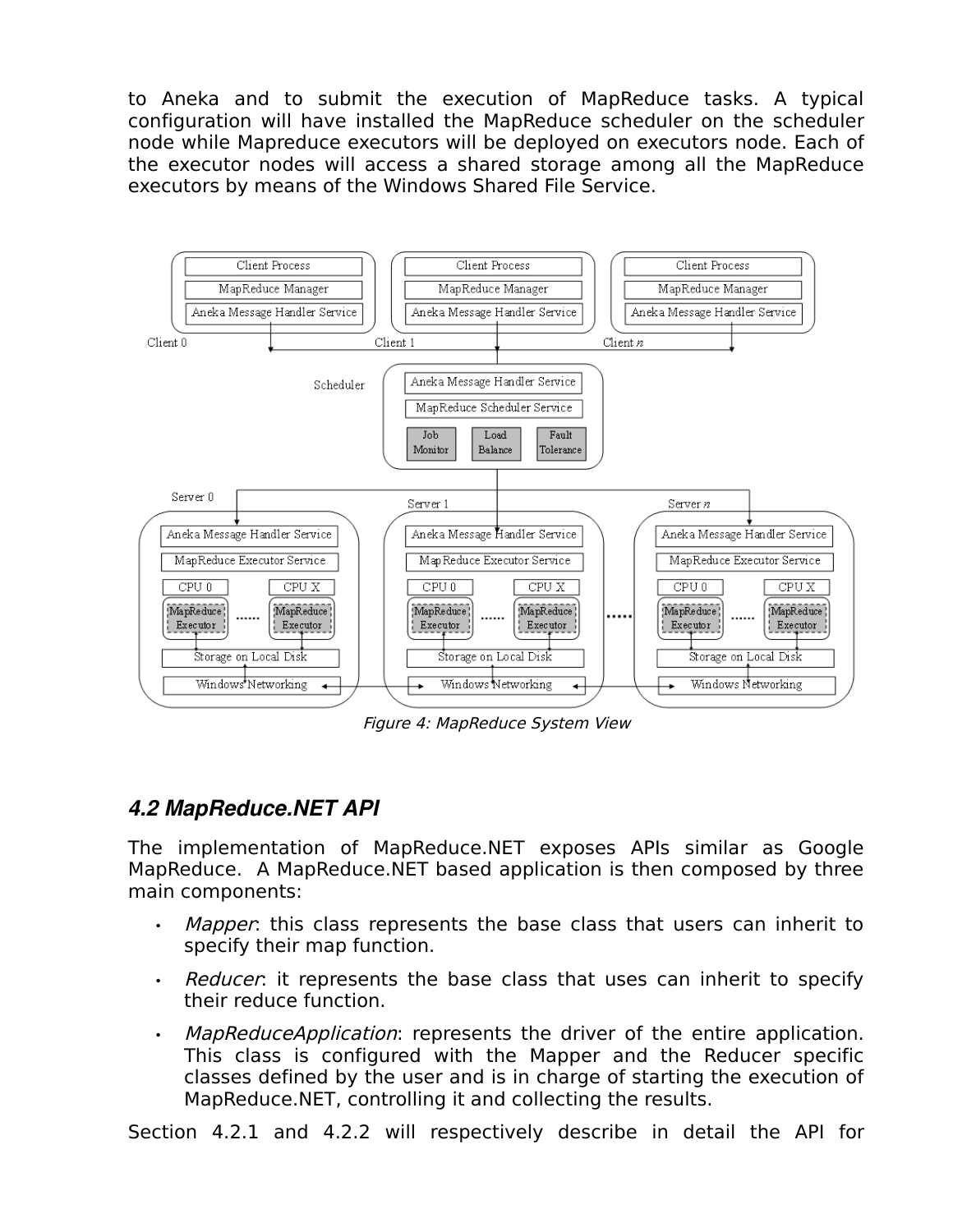implementing the Map function and the Reduce functions. Section 4.2.3 will then present the API required to execute a MapReduce.NET application and how to configure them with the specific Map and Reduce functions.

### **4.2.1 Map API**

```
namespace Aneka.MapReduce 
{
     /// <summary>
     /// Interface MapInput. Represents a key/value pair.
     /// </summary>
     public interface MapInput<K,V> : MapInput
     {
         /// <summary>
         /// Gets the Key of the key/value pair.
         /// </summary>
         K Key { get; }
         /// <summary>
         /// Gets the value of the key/value pair.
         /// </summary>
         V Value { get; }
     }
     /// <summary>
     /// Delegate MapEmitDelegate. Defines the signature of the method that
     /// is called to submit intermediate results.
     /// </summary>
     /// <param name="key">key</param>
     /// <param name="value">value</param>
     public delegate void MapEmitDelegate(object key, object value);
     /// <summary>
     /// Class Mapper. Defines the base class that user can specialize to implement
     /// the map function.
     /// </summary>
     public abstract class Mapper<K,V> : MapperBase
      {
         /// <summary>
         /// Defines the Map function.
         /// </summary>
         /// <param name="input">input value</param>
         protected abstract void Map(MapInput<K,V> input);
     }
}
```
Listing 1 - Map Related Classes and Interfaces.

To define a map function, users have to inherit the *Mapper* class and then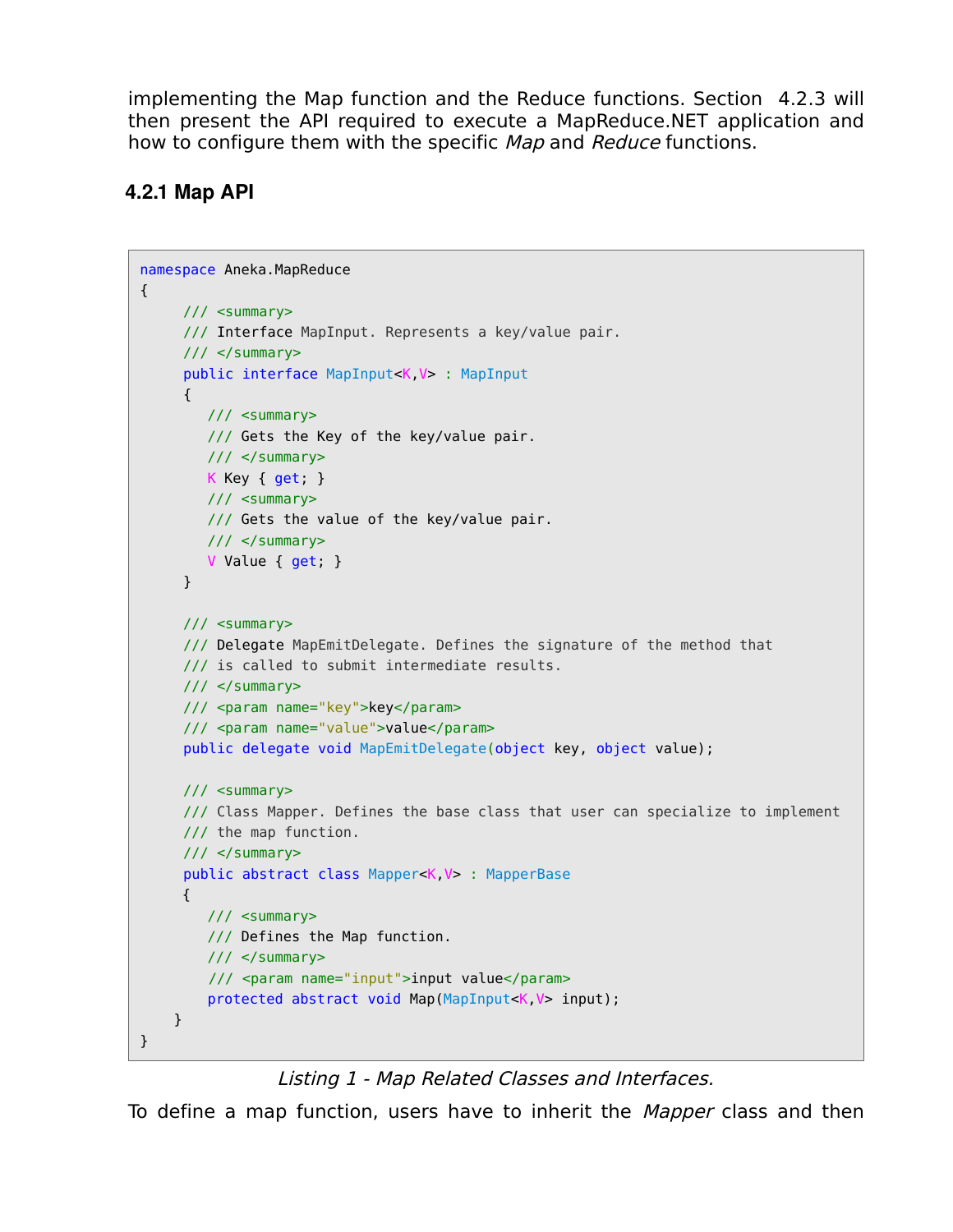override the abstract Map function. The input argument is a MapInput, which contains one input key/value pair. The type of key and value are specified by generic parameters, K and V respectively.

The map function defined by users is invoked once for each input key/value pair. Normally, the map function produces another key/value pair as output. Moreover, each input key/value pair might generate a list of output key/value pairs. The generated intermediate results are collected by the MapReduce.NET runtime system by using MapEmitDelegate. Its input argument includes a key and a value for the intermediate key/value pair.

All of the collected intermediate key/value pairs are sorted by keys. Moreover, all values associated same key are grouped together. Each group of intermediate values are taken as an input for the reduce function, which normally performs an aggregate operation on the grouped values and produce a final result.

#### **4.2.2 Reduce API**

```
namespace Aneka.MapReduce 
{
    /// <summary>
     /// Interface IReduceInputEnumerator. Defines an enumerator that iterates
     /// over the values of the same key.
     /// </summary>
     public interface IReduceInputEnumerator<V> : IEnumerator<V>,
                                                   IreduceInputEnumerator;
    /// <summary>
     /// Delegate ReduceEmitDelegate. Defines the signature of the method that
     /// is called to submit aggregate results.
     /// </summary>
     /// <param name="value">value</param>
     public delegate void ReduceEmitDelegate(object value);
     /// <summary>
     /// Class Reducer. Defines the base class that user can specialize to implement
     /// the reduce function. The reduce function defined by users will be invoked 
     /// to perform an aggregation operation on all the values associated with same
     /// intermediate key, which are generated by the map function.
     /// </summary>
     public abstract class Reducer<K,V> : ReducerBase
     {
        /// <summary>
         /// Defines the Reduce function.
         /// </summary>
         /// <param name="input">input value</param>
         protected abstract void Reduce(IReduceInputEnumerator<V> input);
    }
```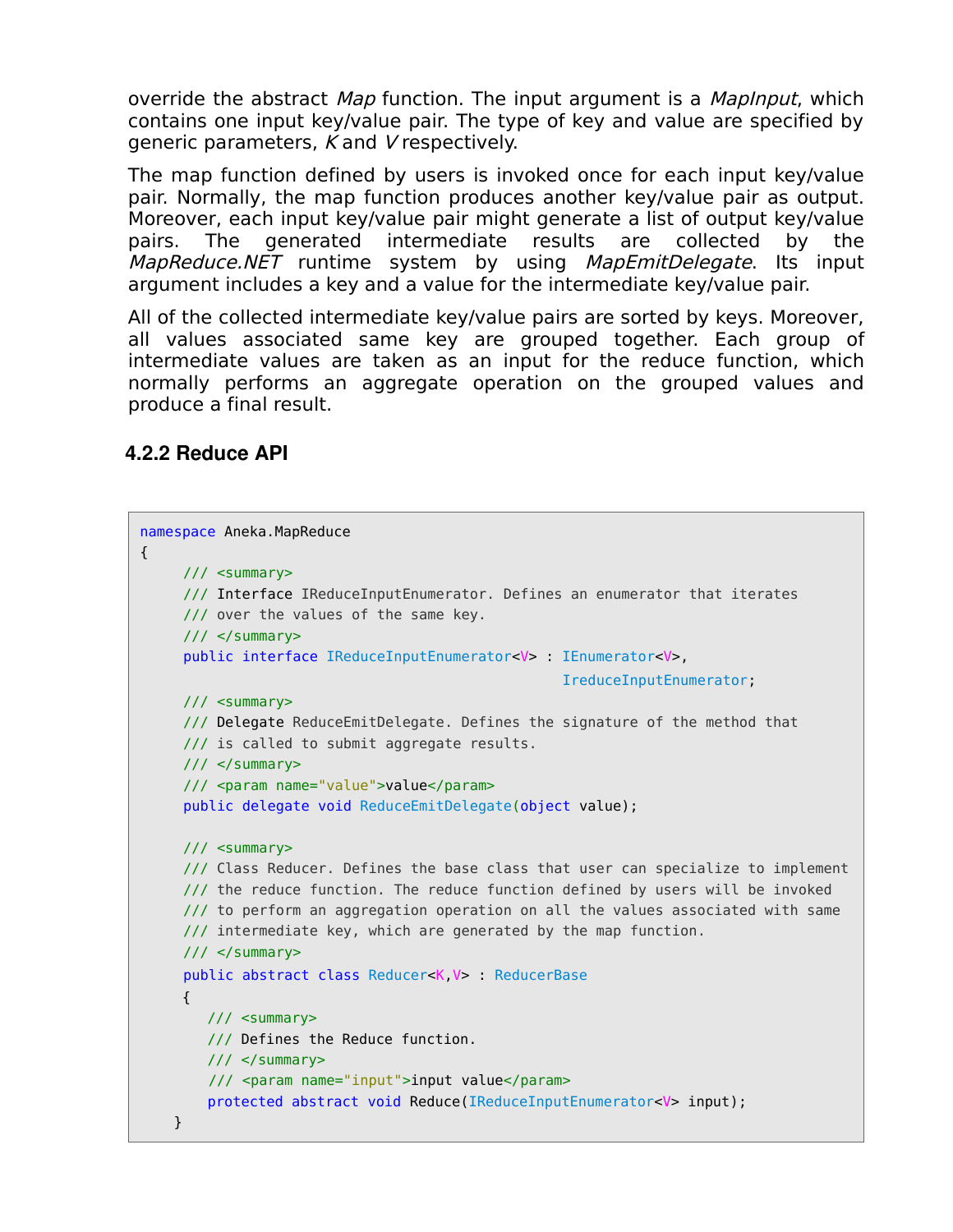#### Listing 2 - Reduce Related Classes and Interfaces.

To define a reduce function, users have to inherit the Reducer class and then override the abstract *Reduce* function. The input argument is an IReduceInputEnumerator, which is an enumerator iterating over each element of one group of values associated with the same key. The IReduceInputEnumerator interface implements the IEnumerator interface. The type of key and value are specified by generic parameters,  $K$  and  $V$ respectively.

Within the reduce function, users extract each element of input values and then perform an aggregation operation on all the input values. The aggregated final result is submitted to the MapReduce.NET runtime system by using ReduceEmitDelegate. Its input argument is an object. Therefore, it can accept any type of data as the final result.

All the final results are partitioned into multiple segments. The partition is achieved by performing a hash function on each key of the final result. The space of keys is partitioned into multiple pieces according to the specifications of users, and correspondingly values locate in the same piece of key space consists of one partition. The final results are collected by users after the MapReduce computation is completed successfully.

#### **4.2.3 MapReduceApplication API**

To start executing a *MapReduce* application, users have to configure it by using the *MapReduceApplication* class. Listing 3 shows the main methods and properties of the MapReduceApplication class.

```
namespace Aneka.MapReduce 
{
      /// <summary>
      /// Class MapReduceApplication. Configures a MapReduce application.
     11/ \leq/summary>
      public class MapReduceApplication<M, R> : 
                         ApplicationBase<MapReduceManager<M, R>>
         where M : MapReduce.Internal.MapperBase
        where R : MapReduce. Internal. ReducerBase
     {
          /// <summary>
          /// Gets, sets a the number of partitions of the final results.
          /// </summary>
         public int Partitions \{ get \{ \ldots \} set \{ \ldots \} }
          /// <summary>
          /// Gets, sets a boolean value that indicates whether the application
          /// should download the final result files to the local machine or not.
```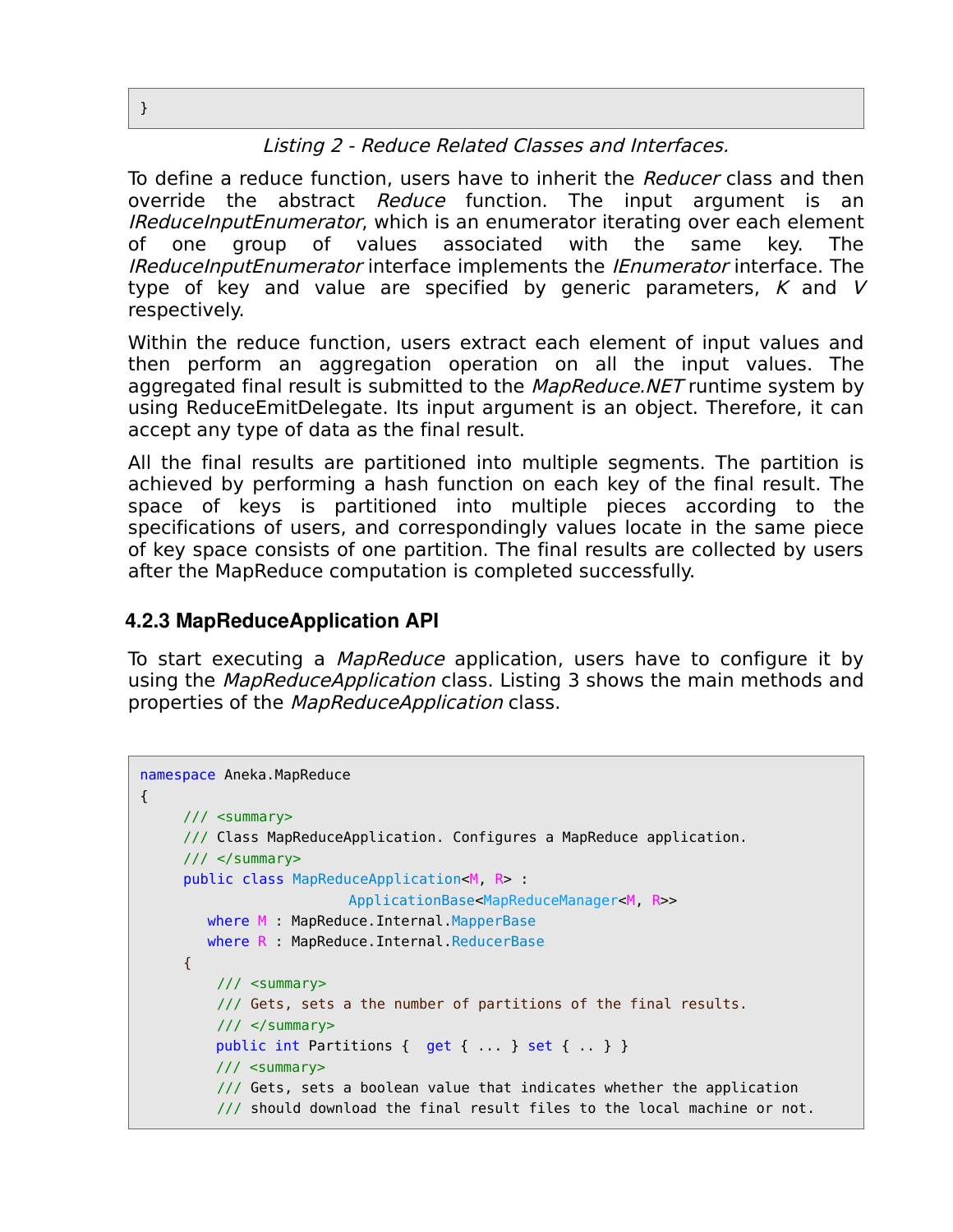```
11/ \leq/summary>
 public bool FetchResults { get { ... } set { .. } } 
 /// <summary>
 /// Gets, sets a boolean value that indicates whether the application
 /// should synchronize the execution of reducer task or not.
 /// </summary>
 public bool SynchReduce { get { ... } set { .. } }
 /// <summary>
 /// Gets, sets a boolean value that indicates whether to combine results
 /// from the map phase in order to reduce the number of intermediate
 /// values.
 /// </summary>
 public bool UseCombiner { get { ... } set { .. } }
 /// <summary>
 /// Gets, sets a boolean value that indicates whether the input for the
/// map is already loaded into the storage or not.
 /// </summary>
 public bool IsInputReady { get { ... } set { .. } }
 /// <summary>
 /// Gets, sets a the number of times to re-execute a failed task.
11/ \leq/summary>
public int Attempts { get { ... } set { ... } }
 /// <summary>
 /// Gets, sets a the name of the log file for the application.
 /// </summary>
public string LogFile { get { ... } set { .. } }
 /// <summary>
 /// Fires when the MapReduce application is finished.
// / </summary>
 public event EventHandler<ApplicationEventArgs> ApplicationFinished
 // <summary>
 /// Initializes a MapReduce application.
 /// </summary>
 /// <param name="configuration">Configuration information</param>
 public MapReduceApplication(Configuration configuration) : 
         base("MapReduceApplication", configuration) { ... }
 // <summary>
 /// Initializes a MapReduce application.
// / </summary>
 /// <param name="displayName">Application name</param>
 /// <param name="configuration">Configuration information</param>
 public MapReduceApplication(string displayName, 
                              Configuration configuration) :
          base(displayName, configuration) { ... }
 // from the ApplicatioBase class...
```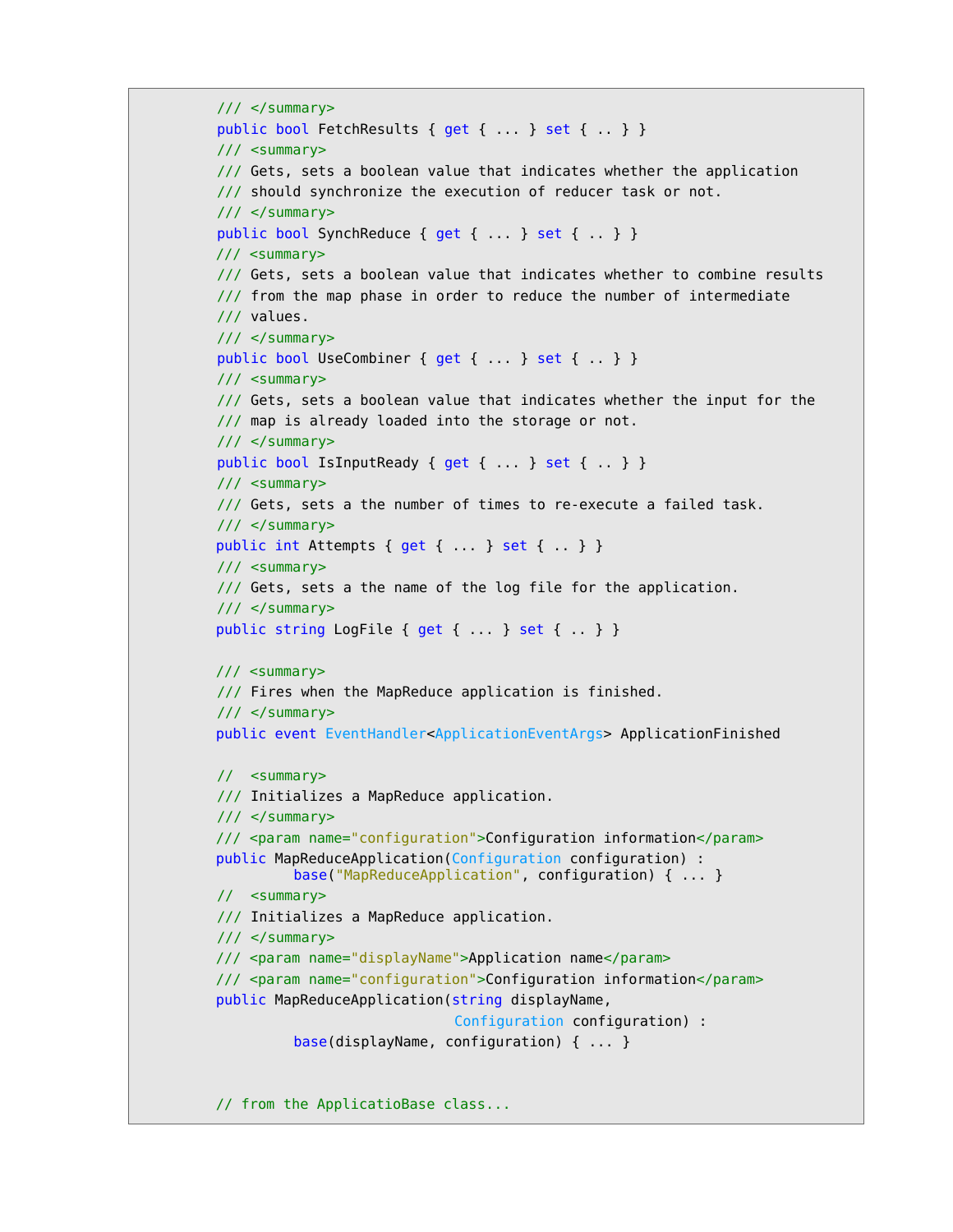

Listing 3 - MapReduceApplication class public interface.

By looking at the content of Listing 3 we can identify three different elements that compose the interface of the *MapReduceApplication*. In the following we will explain their meaning and their function in the execution of MapReduce.NET applications.

Type Parameters

- MapperBase class: specifies the Mapper class defined by users.
- ReducerBase class: specifies the Reducer class defined by users.

#### Configuration Parameters

- $\cdot$  *Partitions*: the intermediate results are partition into r pieces, which correspond to r reduce tasks. ReducePartitionNumber specifies r.
- Attempts: each map or reduce task may have errors during its execution. The errors may be caused by various types of reasons. Users can specify a number  $n$ , by using Attempts, to force the *MapReduce.NET* to re-execute its failed task  $n$  times for tolerating those faults that are not caused by the MapReduce application itself.
- UseCombiner and SynchReduce are parameters that control the behavior of the internal execution of MapReduce and are generally set to true.
- Log File (optional): it is possible to store all the log messages generated by the application into a file for analyzing the execution of the application off line.

### ApplicationBase Methods

- SubmitApplication() is called to submit MapReduce application and input files to the MapReduce scheduler and starts execution.
- ApplicationFinished is used to specify a function handler that is fired after the application is completed.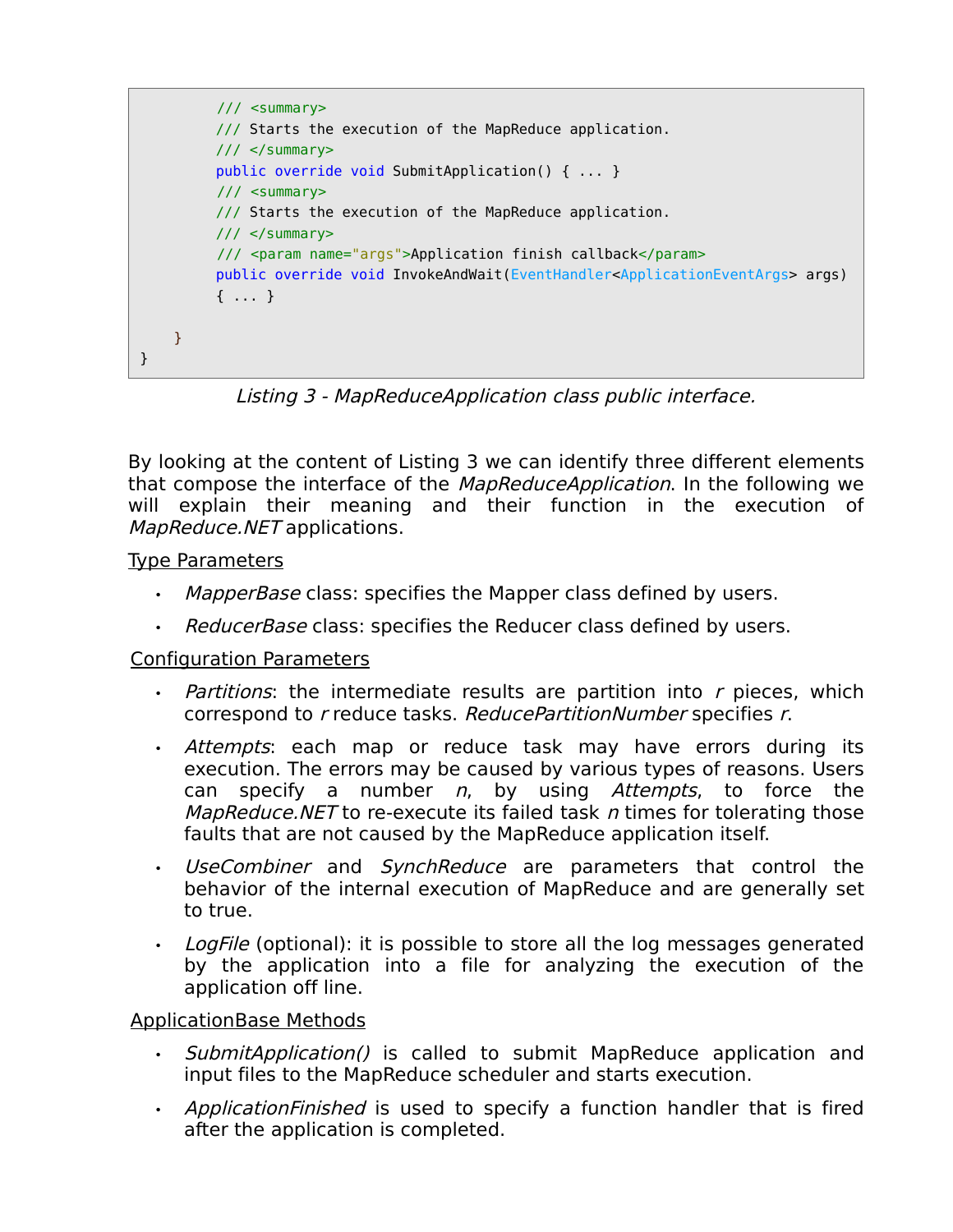• InvokeAndWait(EventHandler<ApplicationEventArgs> args) this is a convenience method that is used to start the application and wait for its termination.

In order to create a *MapReduceApplication* it is necessary to specify the specific types of Mapper and Reduce that the application will use. This is done by specializing the template definition of the *MapReduceApplication* class. Moreovoer, in order to create an instance of this class it is necessary to pass an instance of the Configuration class, which contains all the customization settings for the application. *Configuration* is general class for all the programming models supported by Aneka and provides some features to support the definition of custom parameters.

```
namespace Aneka.Entity 
{
     /// <summary>
     /// Class Configuration. Wraps the configuration parameters required
     /// to run distributed applications.
     /// </summary>
    [Serializable]
     public class Configuration
     {
        /// <summary>
        /// Gets, sets the user credentials to authenticate the client to Aneka.
        /// </summary>
       public virtual ICredential UserCredential { get { ... } set { .. } }
        /// <summary>
        /// If true, the submission of jobs to the grid is performed only once.
        /// </summary>
       public virtual bool SingleSubmission { get { ... } set { ... } }
        /// <summary>
        /// If true, uses the file transfer management system.
       11/ \leq/summary>
       public virtual bool UseFileTransfer { get { ... } set { ... } }
        /// <summary>
        /// Specifies the resubmission strategy to adopt when a task fails.
       11/ \leq/summary>
        public virtual ResubmitMode ResubmitMode { get { ... } set { ... } }
        /// <summary>
        /// Gets and sets the time polling interval used by the application to query
        /// the grid for job status.
        /// </summary>
        public virtual int PollingTime { get { ... } set { ... } }
        /// <summary>
        /// Gets, sets the Uri used to contact the Aneka scheduler service which is
        /// the gateway to Aneka grids.
        /// </summary>
       public virtual Uri SchedulerUri { get { ... } set { ... } }
```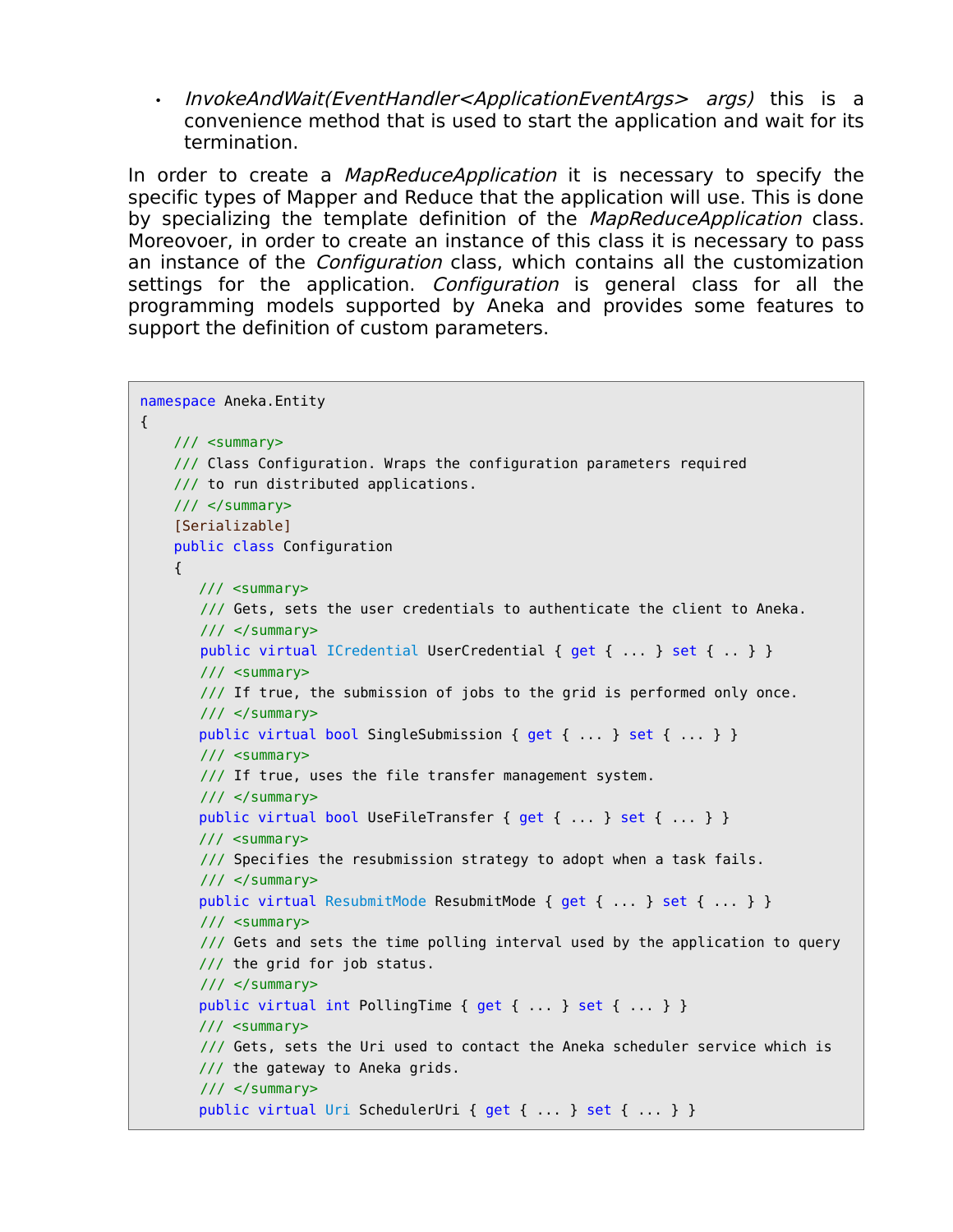```
 /// <summary>
 /// Gets or sets the path to the local directory that will be used 
 /// to store the output files of the application.
 /// </summary>
public virtual string Workspace { get { ... } set { ... } }
 /// <summary>
 /// If true all the output files for all the work units are stored
 /// in the same output directory instead of creating sub directory
 /// for each work unit.
 /// </summary>
public virtual bool ShareOutputDirectory { get { ... } set { ... } }
 /// <summary>
 /// If true activates logging.
11/ \leq/summary>
public virtual bool LogMessages { get { ... } set { ... } }
 /// <summary>
 /// Creates an instance of the Configuration class.
// / </summary>
 public Configuration() { ... }
 /// <summary>
 /// Loads the configuration from the default config file. 
 /// </summary>
 /// <returns>Configuration class instance</returns>
 public static Configuration GetConfiguration() { ... }
 /// <summary>
 /// Loads the configuration from the given config file. 
 /// </summary>
 /// <param name="confPath">path to the configuration file</param>
 /// <returns>Configuration class instance</returns>
 public static Configuration GetConfiguration(string confPath) { ... }
 /// <summary>
 /// Gets or sets the value of the given property. 
 /// </summary>
 /// <param name="propertyName">name of the property to look for</param>
/// <returns>Property value</returns>
public string this[string propertyName] { get { ... } set { ... } }
 /// <summary>
 /// Gets or sets the value of the given property. 
 /// </summary>
 /// <param name="propertyName">name of the property to look for</param>
 /// <param name="bStrict">boolean value indicating whether to raise
 /// exceptions if the property does not exist</param>
/// <returns>Property value</returns>
 public string this[string propertyName, bool bStrict] 
 { get { ... } set { ... } }
 /// <summary>
```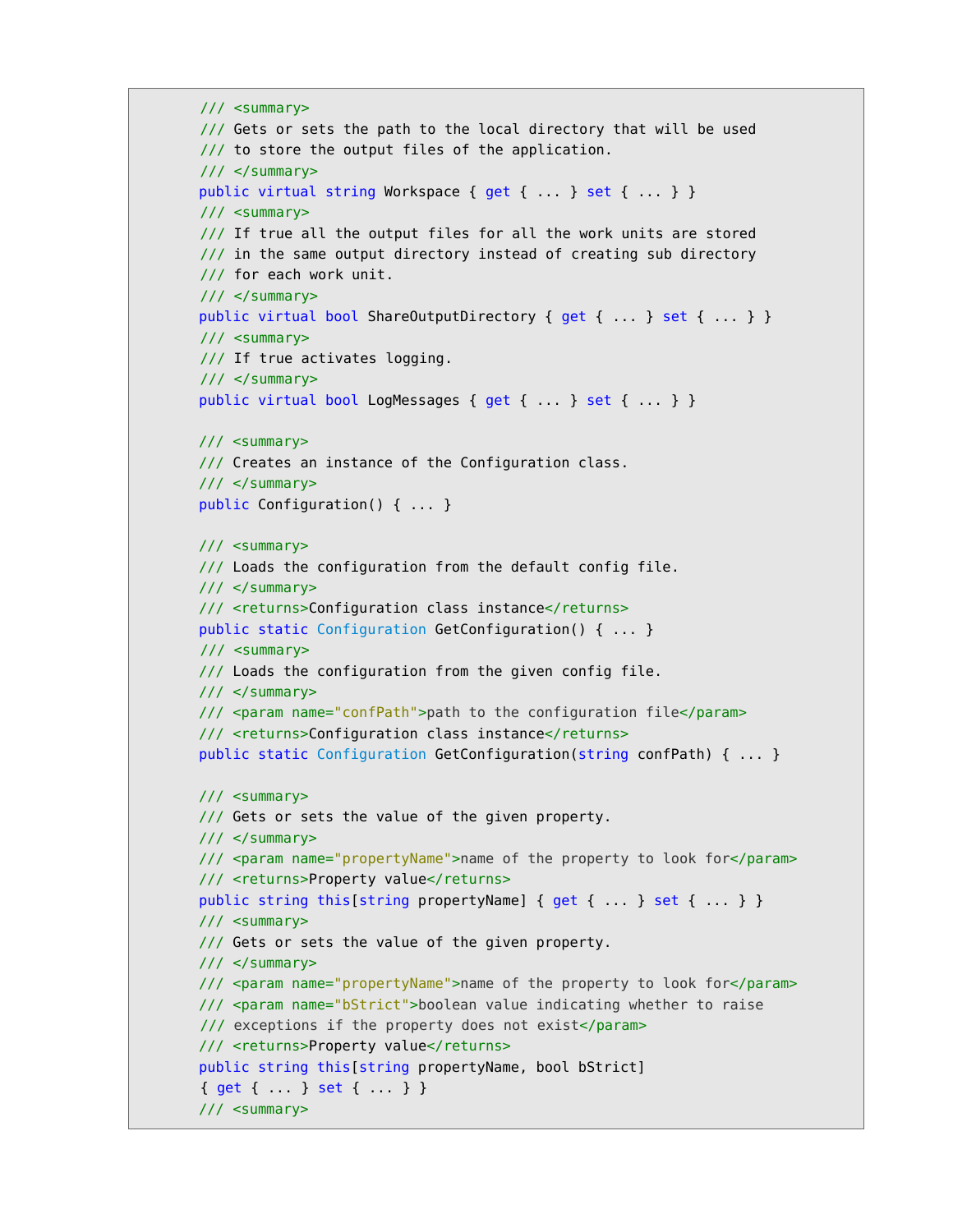```
 /// Gets or sets the value of the given property. 
  /// </summary>
  /// <param name="propertyName">name of the property to look for</param>
 /// <returns>Property value</returns>
 public string this [string propertyName] { get { ... } }
  /// <summary>
  /// Gets the property group corresponding to the given name. 
  /// </summary>
  /// <param name="groupName">name of the property group to look for</param>
  /// <returns>Property group corresponding to the given name, or 
  /// null</returns>
  public PropertyGroup GetGroup(string groupName) { ... }
   /// <summary>
  /// Adds a property group corresponding to the given name to the
   /// configuration if not already present. 
  /// </summary>
  /// <param name="groupName">name of the property group to look for</param>
 /// <returns>Property group corresponding to the given name</returns>
  public PropertyGroup AddGroup(string groupName) { ... }
   /// <summary>
  /// Adds a property group corresponding to the given name to the
   /// configuration if not already present. 
 // / </summary>
  /// <param name="group">name of the property group to look for</param>
 /// <returns>Property group corresponding to the given name</returns>
  public PropertyGroup AddGroup(PropertyGroup group) { ... }
   /// <summary>
  /// Removes the group of properties corresponding to the given name from the
   /// configuration if present.
  /// </summary>
  /// <param name="groupName">name of the property group to look for</param>
  /// <returns>Property group corresponding to the given name if successfully
  /// removed, null otherwise</returns>
  public PropertyGroup RemoveGroup(string groupName) { ... }
  /// <summary>
  /// Checks whether the given instance is a configuration object and
   /// whether it contains the same information of the current instance. 
  /// </summary>
  /// <param name="other">instance to compare with</param>
  /// <returns>true if the given instance is of type Configuration
  /// contains the same information of the current instance.</returns>
  public override bool Equals(object other) { ... }
}
```
Listing 1 - Configuration class public interface.

}

Listing 4 reports the public interface of the *Configuration* class. An instance of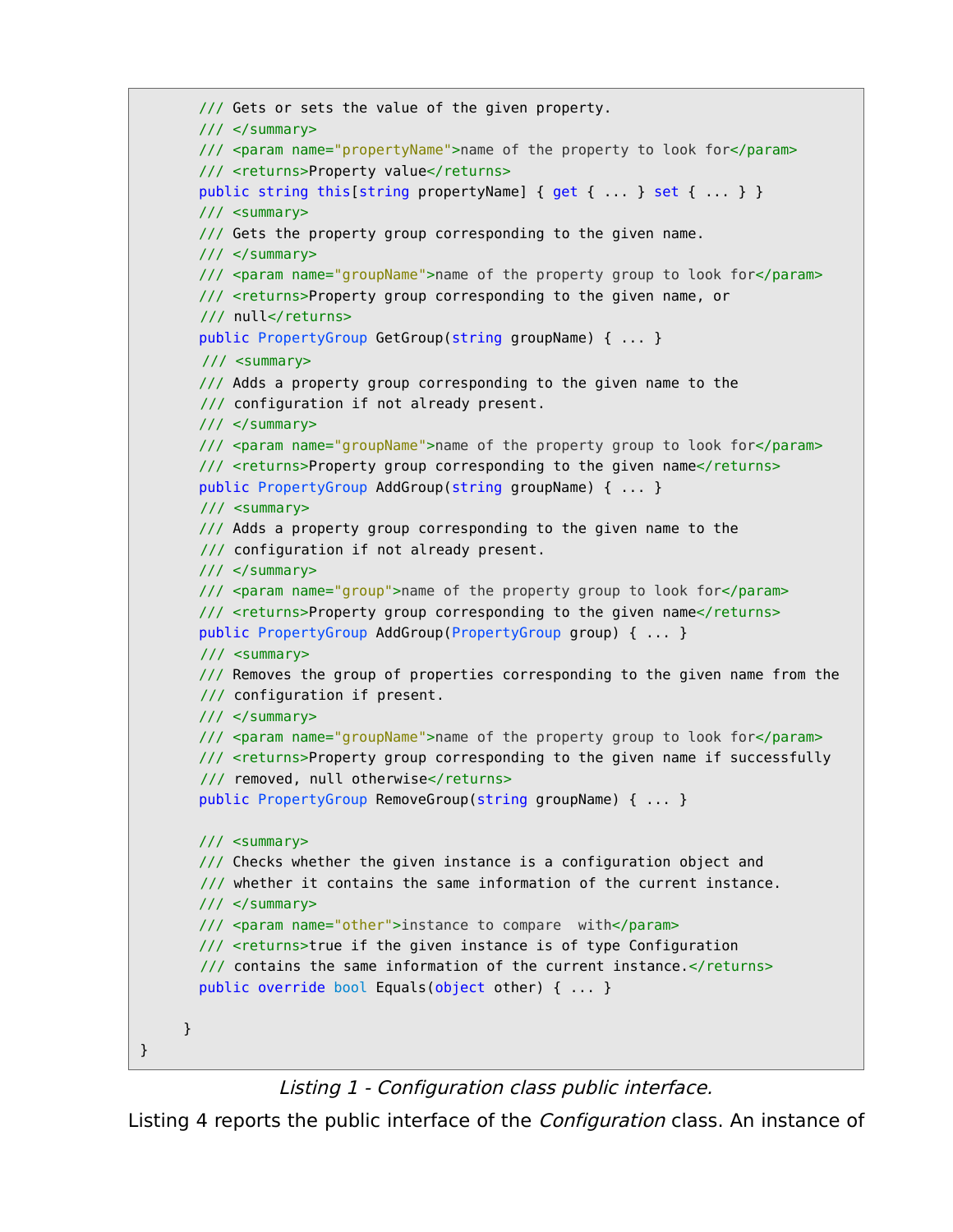the Configuration can be created programmatically or by reading the application configuration file that comes with any .NET executable application. In case we provide the configuration parameters through the application configuration file it is possible to get the corresponding Configuration instance simply by calling the static method *Configuration.GetConfiguration()* or by using the overloaded version that allows us to specify the path of the configuration file. These methods expect to find an XML file whose structure is shown in Figure 5.

As it can be noticed the specific parameters required by the MapReduce model are contained in a specific tag <Group name="MapReduce"> ...</Group>. The properties contained in this tag are the same ones excosed by the *MapReduceApplication* class. The user can then customize the execution of the MapReduce model by simply editing the values of the properties contained in this file. The runtime will automatically, read this configuration values and link them to the properties of the MapReduceApplication class. It is possible to omit some of the properties contained in this tag or even omit the entire tag. In these cases the runtime will automatically update the configuration with the missing parameters by providing the default values.

For what concerns the MapReduce programming model the only other parameters that are of interest in the *Configuration* are: *SchedulerUri* and the Workspace. The first one identifies the uri of the Aneka scheduler while the second one points to the local directory that is used to store the output files. All the other parameters directly exposed by the *Configuration* class are of a general use for the other models but are not relevant for the execution of MapReduce.NET.

**NOTE:** The level of integration of MapReduce into the architecture of Aneka is still at an early stage. For this reason, some of the components that are implemented in the model do not comply with the general programming and design guidelines of the framework. For example MapReduce has a custom and optimized storage management system, which is separated from the storage service provided by the framework. Another feature that differs strongly from the other implementations is the scheduling service, which, at the moment, cannot be configured for supporting the persistence mode configured with the framework.

The configuration of the MapReduce.NET application is an example of the extensibility model of the *Configuration* class. It is possible to inetgrate user properties to the configuration by organizing them into groups and adding the groups to the configuration file or the Configuration instance. Once added to the file the runtime will automatically load them into the configuration object and expose them in the following format: GroupName. PropertyName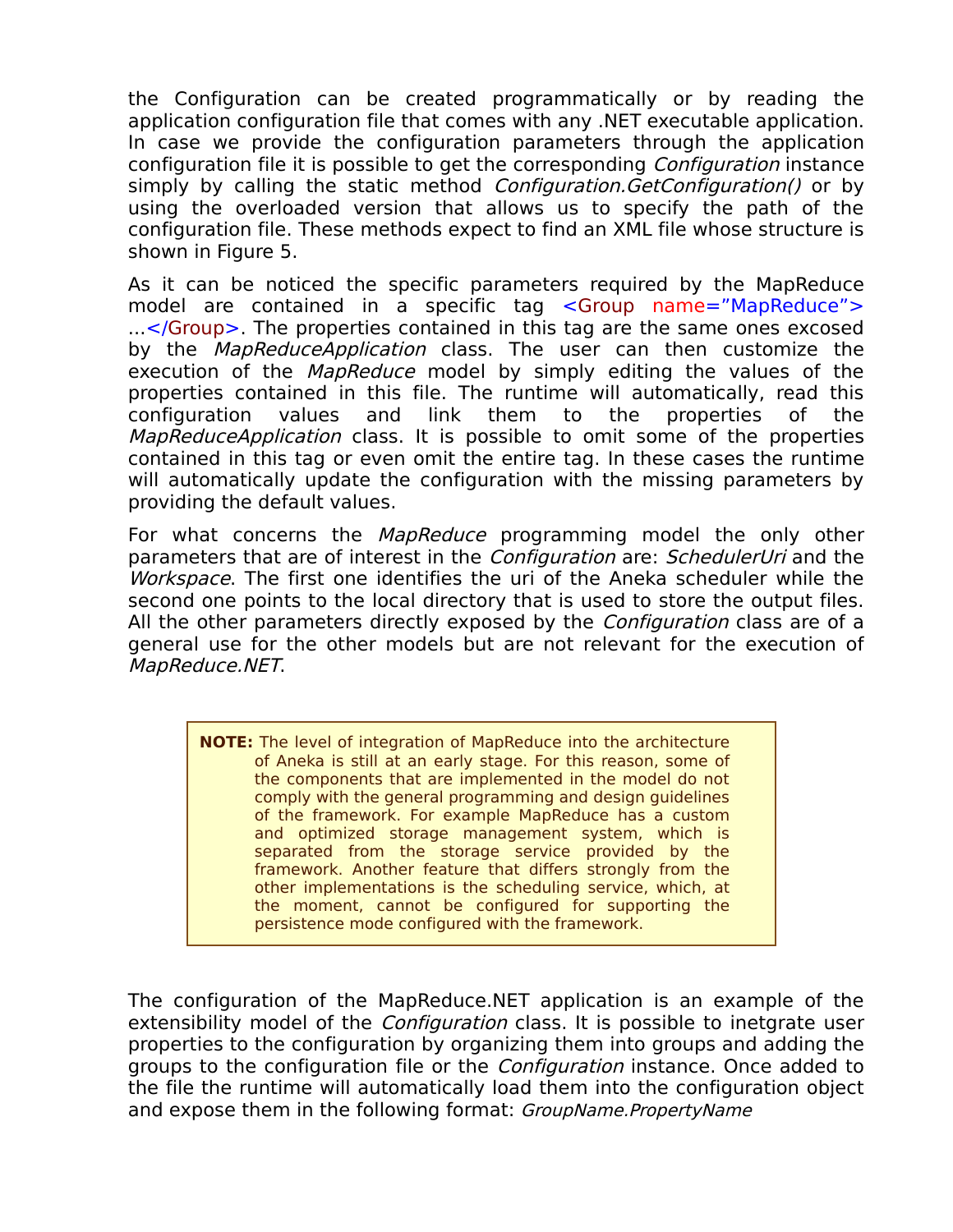```
<?xml version="1.0" encoding="utf-8" ?>
<Aneka>
 <UseFileTransfer value="false" />
 <Workspace value="WordCounter/workspace" />
 <SingleSubmission value="false" />
 <ResubmitMode value="AUTO" />
 <PollingTime value="1000" />
 <LoqMessages value="true" />
  <SchedulerUri value="tcp://localhost:9099/Aneka" />
  <UserCredential type= "Aneka. Security. Windows. WindowsCredentials"
                assembly="Aneka.dll">
    <WindowsCredentials username="aneka" password="aneka" domain=""/>
  </UserCredential>
  <Groups>
    <Group name="MapReduce">
      <Property name="LogFile" value="PiCalculator.log" />
      <Property name="FetchResults" value="true" />
      <Property name="UseCombiner" value="true" />
     <Property name="synchReduce" value="true" />
     <Property name="IsInputReady" value="false" />
     <Property name="Partitions" value="1"/>
     <Property name="Attempts" value="3" />
   </Group>
 </Groups>
</Aneka>
```
Figure 5: MapReduce Archtecture

By using this syntax it is possible to retrieve them by using the indexer method exposed by the Configuration class. For example if we want to retrieve the UseCombiner of the MapReduce group we could use the following statements:

```
Configuration conf = Configuration.GetConfiguration();
string useCombinerProperty = conf["MapReduce.UseCombiner"];
```
This is basically what the MapReduceApplication does with some additional casts and checks. Specific applications can create groups and store the parameters they need into the configuration file very easily. The Configuration class provides specific API for adding, removing, and retrieving *PropertyGroup* objects. Please refer to the documentation of the API for more details.

#### **4.2.4 File API**

MapReduce applications work intensively with files. The infrastructure stores and reads all the values that needs to execute Map and Reduce tasks from files. This is done in a completely transparent manner to the developer that does not have to care about file management. Hence, it is important to have a brief overview of the API that the model provides for file management.

Given the specific way in which data are manipulated the model there is only one type of file that is used by the infrastructure: sequence file. A sequence file contains a list of key/value pairs and it is represented by the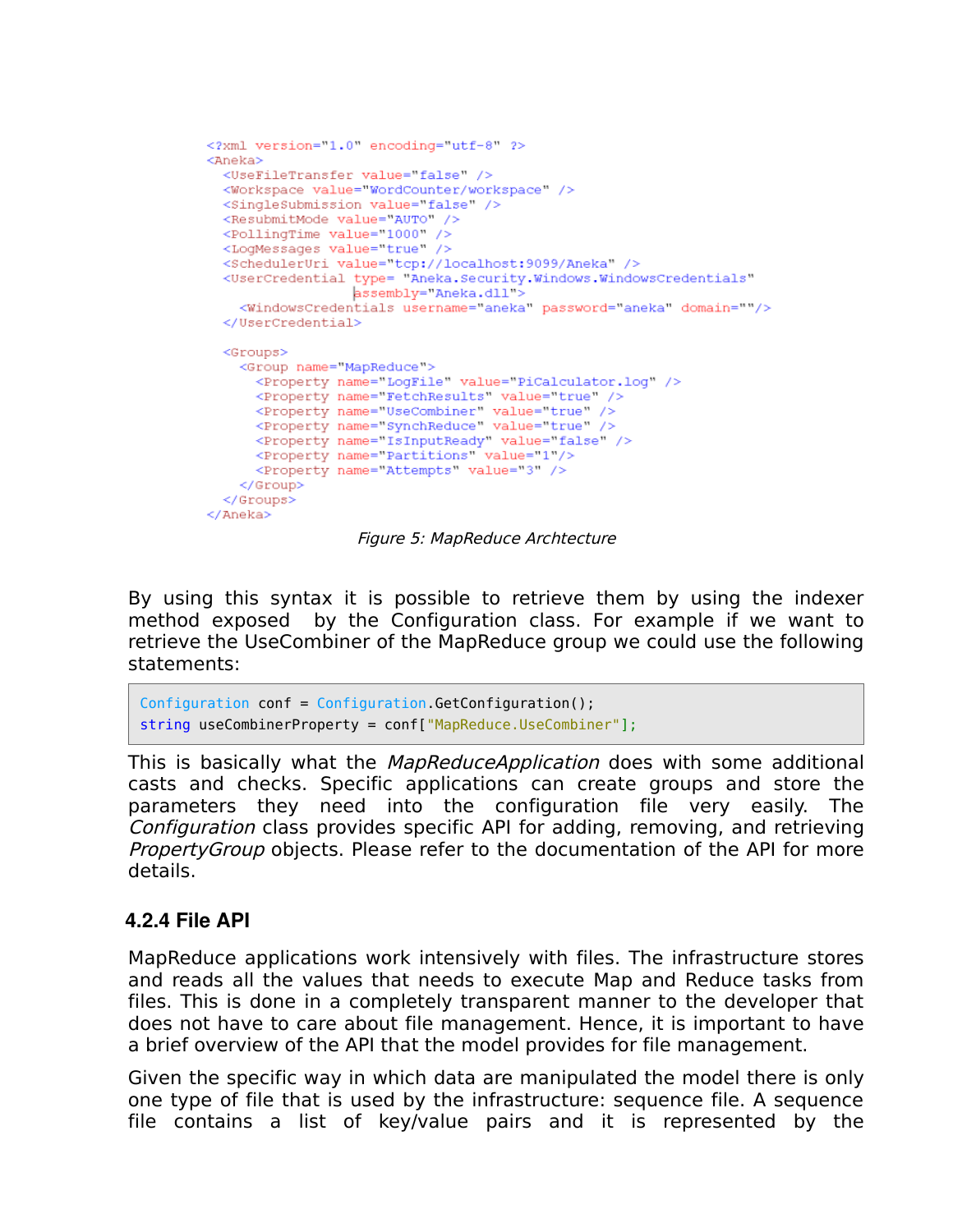Aneka.MapReduce.DiskIO.SequenceFile class. If needed developers can read and write a sequence file by using the *SegReader* and the *SegWriter* classes whose public interface is listed in Listing 5.

```
namespace Aneka.MapReduce.DiskIO 
{ 
     /// <summary>
     /// Class SeqReader. Provides an enumerator to read key/value pairs in a
     /// Sequence File.
     /// </summary>
     public class SeqReader
     {
         /// <summary>
         /// Creates a SeqReader instance for accessing the
         /// data contained in the file passed as parameter.
         /// </summary>
         /// <param name="file">path to the file to read</param>
         public SeqReader(string file) { ... }
         /// <summary>
         /// Set the type of key/value pair in the contained in the file. 
         /// </summary>
        /// <param name="keyType">type of the key istances in the file</param>
         /// <param name="valueType">type of the value instances in the file</param>
         public void SetType(Type keyType, Type valueType) { ... }
         /// <summary>
         /// Closes the reader and releases the resources allocated
         /// for reading the sequence file.
         /// </summary>
         public void Close() { ... }
         /// <summary>
         /// Moves the reader to the next key/value pair.
         /// </summary>
         /// <returns>true if there are still key/value pairs, false otherwise
        11/ </returns>
         public bool HaxNext() { ... }
         /// <summary>
         /// Return the current key.
         /// </summary>
        /// <returns>current value of the key.</returns>
         public Object NextKey() { ... }
         /// <summary>
         /// Return the current value.
        11/ \leq/summary>
        /// <returns>current value.</returns>
         public Object NextValue() { ... }
      }
     /// <summary>
     /// Class SeqWriter. Provides an interface to write key/value pairs to a
```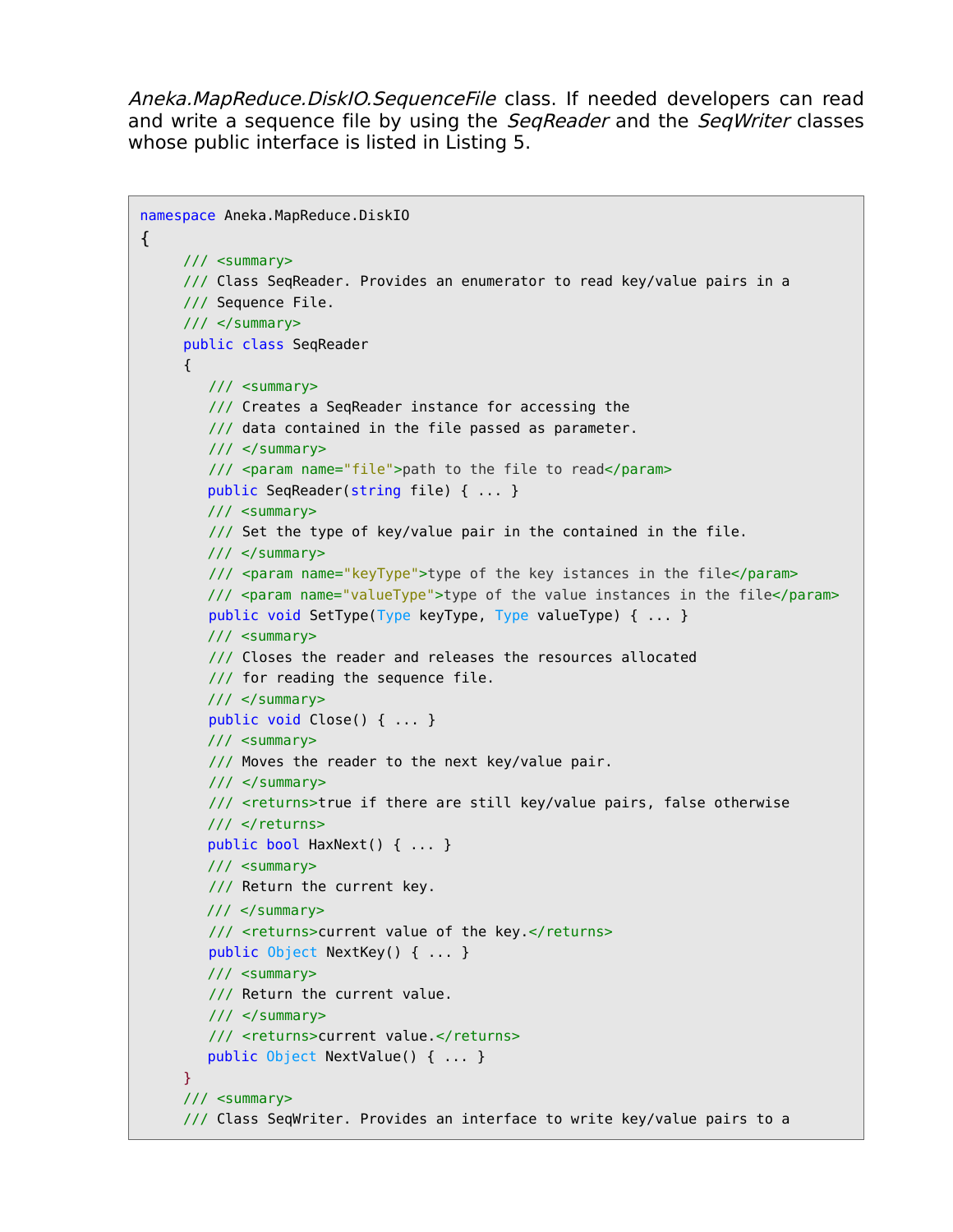```
/// SequenceFile. The only way to write a SequenceFile is to add the new
/// key/value pair to the tail of the file.
/// </summary>
public class SeqWriter
{
    /// <summary>
    /// Creates an instance of SeqWriter for writing to file.
    /// </summary>
    /// <param name="file">path to the file to write</param>
    public SeqWriter(string file) { ... }
    /// <summary>
    /// Closes the SeqWriter and releases all the resources allocated for
    /// writing to the sequence file.
    /// </summary>
    public void Close() { ... }
    /// <summary>
    /// Append the key/value pair to the taile of the SequenceFile.
    /// </summary>
    /// <param name="key">key value to add to the file</param>
    /// <param name="value">value to add to the file</param>
    public void Append(Object key, Object value) { ... }
}
```
Listing 2 - SeqReader and SeqWriter public interfaces.

The *SeqReader* class opens a sequence file and supports an enumerator-like method to access the key/value pairs in the file. Users can check if there is still key/value pairs by  $HasNext$ , and get key and value by  $NextKey()$  and NextValue() seperately. Before reading the sequence file, users have to specify the correct types of key/value pair by using  $SetType(...)$ . Close() is used to close the sequence file and its reader.

The *SeqWriter* class opens a sequence file and writes key/value pairs into the file. The only way to write content into a sequence file is by using Append(key, value). Each key/value pair is appended to the tail of the sequence file. *Close()* is used to close the sequence file and its writer.

## **5. MapReduce Application Deployment**

### *5.1 Overview*

}

The deployment of *MapReduce* application is simplified by Aneka. In order to execute a *MapReduce.NET* application it is sufficient to create a MapReduceApplication class and specialize the template with the desired *Mapper* and *Reducer* that characterize the application. The specific behavior of the is then controlled by the *Configuration* object that can be loaded from a file (see section 4.2.3 for details).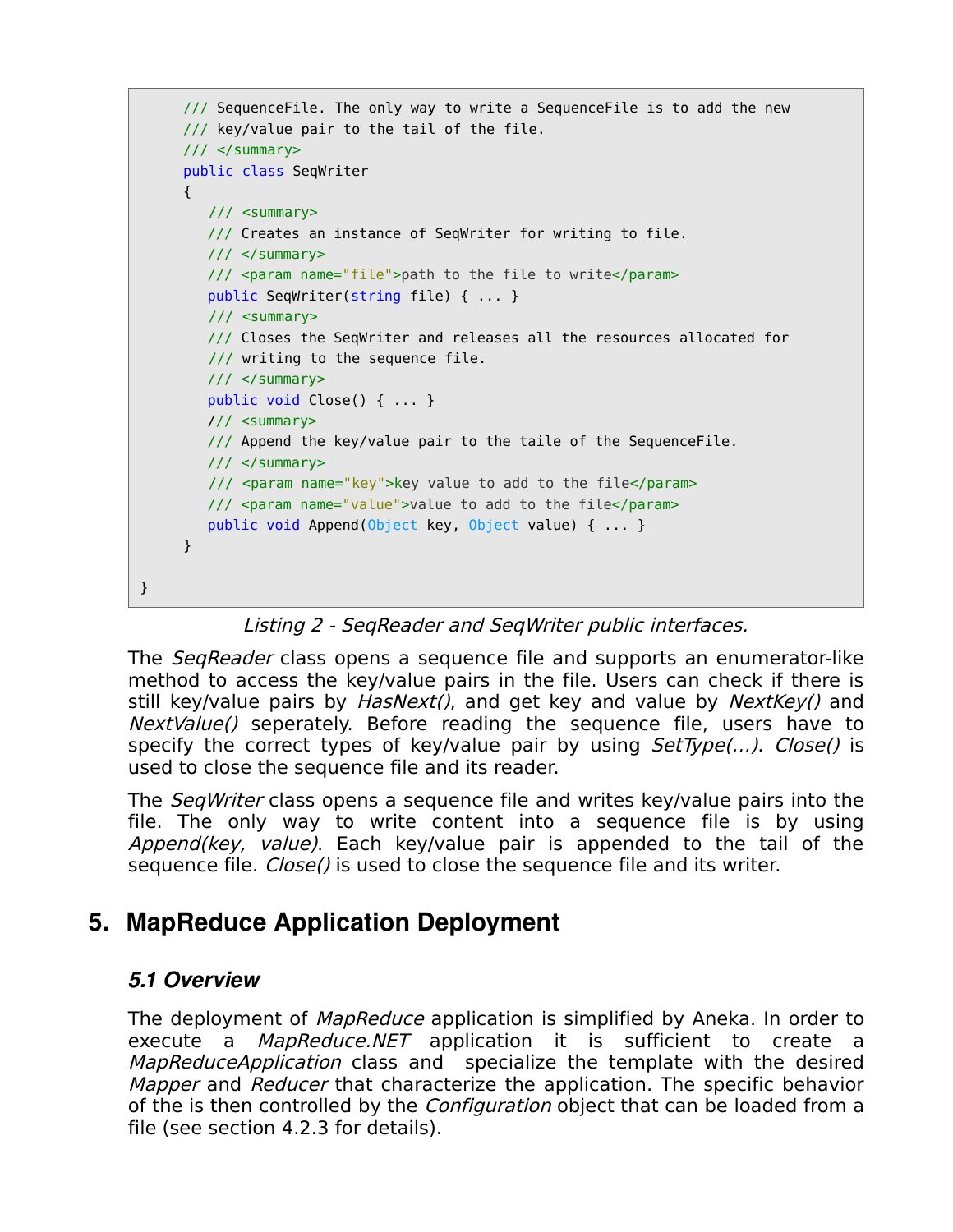Once the MapReduceApplication has ben set up it is possible to execute the application by invoking the MapReduceApplication.SubmitApplication() method. This method submits all input files that the application requires to be execute and then starts the execution of the application.

During execution, the status of the application is constantly monitored until it completes successfully or fails. If the application completes successfully, MapReduceApplication collects back the result files and put them into a local directory if the *FetchResults* property is set to true. The location into which the files are placed is defined by the Workspace property of the configuration. In case that the application cannot complete due to any failures, the reason of failure is sent back to users. The result of execution is implemented by the ApplicationEventArgs class, which contains the name list of result files.

#### *5.2 Configuring the MapReduce.NET Infrastructure*

The MapReduce.NET inrastructure is composed – as any other programming model supported by Aneka – of a scheduler service and an executor service. The only difference is the use of the storage. MapReduce.NET as a specific and optimized storage that is only used to store the files required by MapReduce applications.

In order to configure the components of the model it is possible to use the configuration wizard integrated into the Manager Console or the Aneka MSI installer (please see the Aneka Installation Guide for more details). We will briefly review the configuration settings for these components:

MapReduceScheduler

- Username: user name of the account who has the rights to execute MapReduce service.
- Password: password for the account who has the rights to execute MapReduce service.

#### MapReduceExecutor

- Username: user name of the account who has the rights to execute MapReduce service.
- Password: password for the account who has the rights to execute MapReduce service.
- StorageDirectory: local directory that is used to stage files by the MapReduceExecutor.

For what concerns the storage component there is no need of any specific configuration.

It is now possible to execute MapReduce application on Aneka and try the examples introduced in the next section.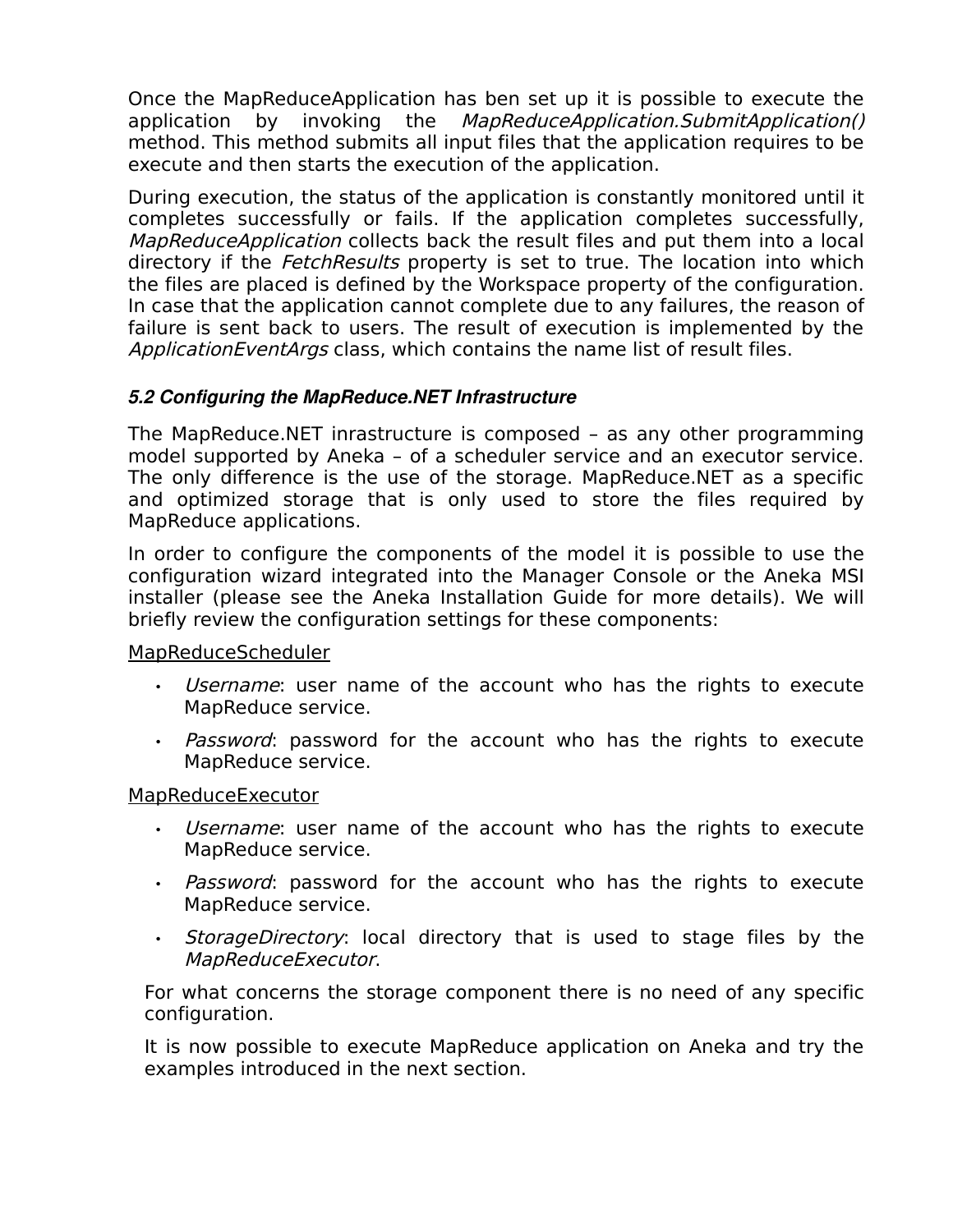# **6. Examples**

In order to get the feeling of how to program MapReduce. NET applications two examples are presented: WordCounter and PiEstimator.

### *6.1 WordCounter*

WordCounter is a benchmark example for the MapReduce programming model. It counts the number of each word which appears in a large number of documents. Normally, the disk space required to store all the documents cannot be reached by one machine. Therefore, these documents distribute over a collection of machines.

The *WordCounter* application uses the *Map* and *Reduce* operations in order to respectively count the occurrences of one word into a document and to sum all the occurrences of the same words computed from different files. In order to implement the application two C# projects have been developed:

- WordCounter.Library: is a class library containing the definition of the mapper and the reducer classes required by the WordCounter application. The definition of these classes is contained in the WordCounter.cs file and displayed in Listing 6.
- WordCounter: this is a simple console program that contains the code required to initialize the MapReduceApplication with the previously defined mapper and reducer classes, load the configuration of the application, and execute it on Aneka. The listing of the driver program is displayed in Listing 7.

```
using System;
using Aneka.MapReduce;
namespace Aneka.Examples.MapReduce.WordCounter 
{ 
     /// <summary>
     /// Class WordCounterMapper. Mapper implementation for the WordCounter
     /// application. The Map method reads the input and splits it into
     /// words. For each of the words found the word is emitted to the
     /// output file with a value of 1.
     /// </summary>
     public class WordCounterMapper : Mapper<string, string>
     {
        /// <summary>
         /// Checks whether the given character is a space or not.
         /// </summary>
         /// <param name="letter">test character</param>
        /// <returns>true if the character is a spece, false otherwise</returns>
```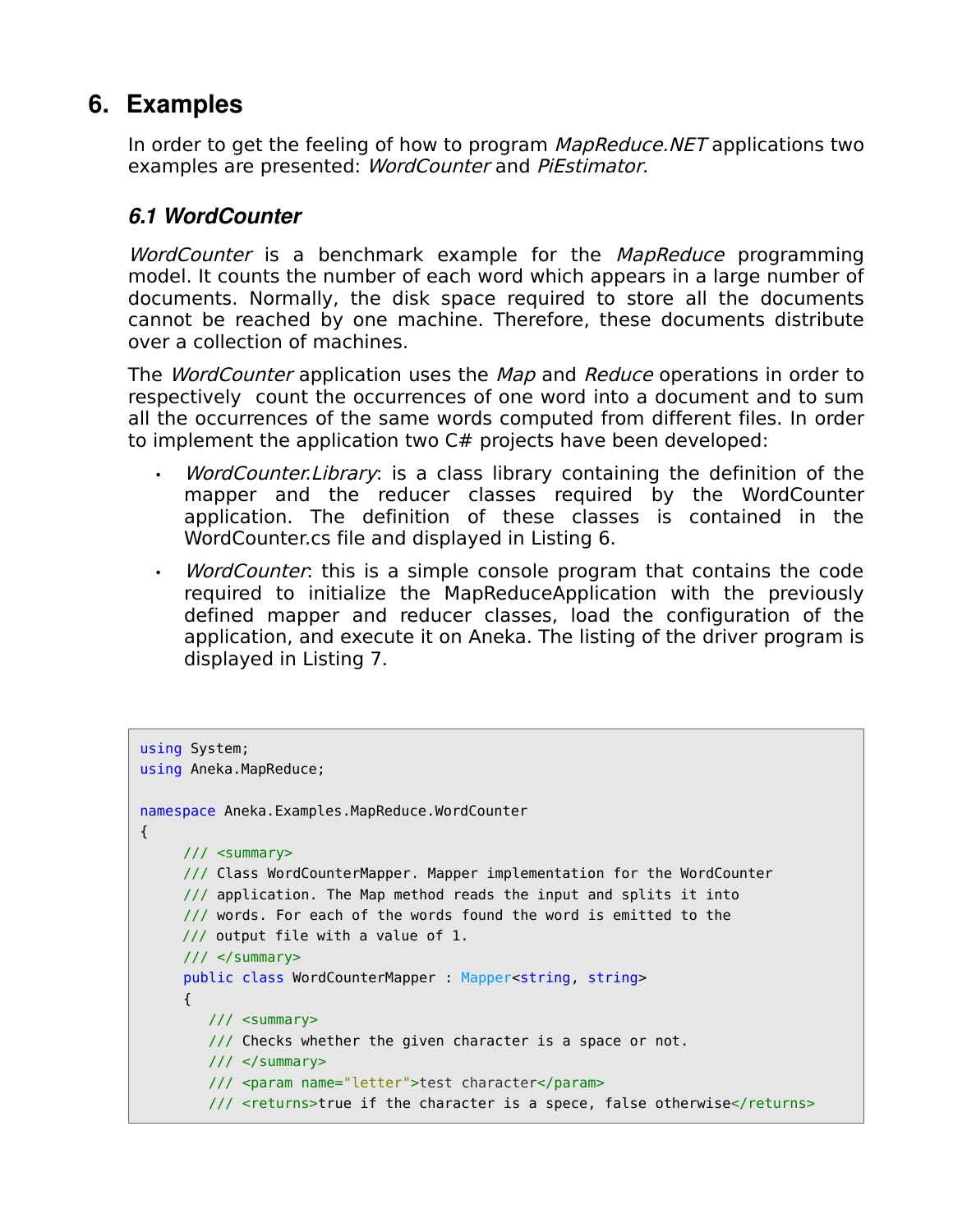```
 static bool IsSpace(char letter)
        {
            return !char.IsLetter(letter);
        }
        /// <summary>
        /// Reads the input and splits into words. For each of the words found
        /// emits the word as a key with a vaue of 1. 
        /// </summary>
        /// <param name="input">map input</param>
        public override void Map(MapInput<string, string> input) 
        { 
           string value = input.Value;
            string[] words = value.Split(
                        " \t\n\r\f\"\'|!-=()[]<>:{}.#" ToCharArray(),
                        StringSplitOptions.RemoveEmptyEntries);
            foreach(string word in words)
\{ this.Emit(word, 1);
 }
        }
      }
    /// <summary>
    /// Class WordCounterReducer. Reducer implementation for the WordCounter
    /// application. The Reduce method iterates all over values of the enumerator
    /// and sums the values before emitting the sum to the output file.
    /// </summary>
    public class WordCounterMapper : Reducer<string, int>
    {
        /// <summary>
       /// Iterates all over the values of the enumerator and sums up
       /// all the values before emitting the sum to the output file.
        /// </summary>
        /// <param name="input">map input</param>
       public override void Reduce(IReduceInputEnumerator<int> input)
        { 
           int account = 0;
           while(reduceInput.MoveNext())
\{ int value = reduceInput.Current;
                account += value;
 }
            this.Emit(account);
        }
     }
```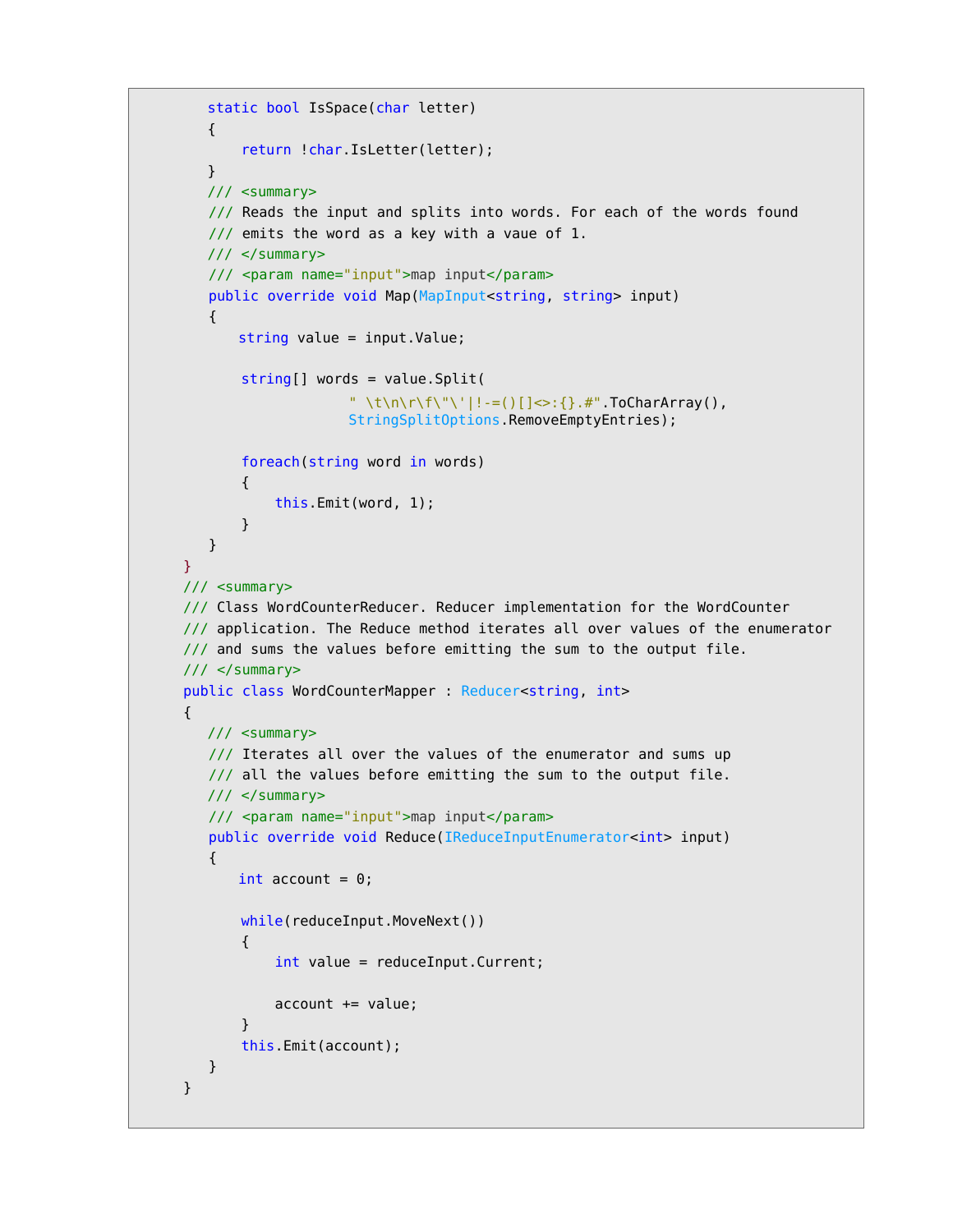Listing 3 - WordCounterMapper and WordCounterReducer implementation.

```
using System;
using System.Collections.Generic;
using System.Text;
using System.IO;
using Aneka.MapReduce;
using Aneka.Entity;
using Aneka.MapReduce.DiskIO;
using System.Diagnostics;
namespace Aneka.Examples.MapReduce.WordCounter
{
     /// <summary>
     /// Class Program. Main application driver of the WordCounter application.
     /// </summary>
      class Program
      {
         /// <summary>
         /// Reference to the configuration object.
         /// </summary>
        static Configuration configuration = null;
         /// <summary>
         /// Location of the configuration file.
         /// </summary>
         static string configurationFileLocation = "conf.xml";
         /// <summary>
         /// Processes the arguments given to the application and according
         /// to the parameters read runs the application or shows the help.
         /// </summary>
         /// <param name="args">program arguments</param>
         static void Main(string[] args)
         {
             try
\{ // process the arguments
                 ProcessArgs(args);
                 Console.WriteLine("Use " + configurationFileLocation + ", to " +
                                   "specify different configuration file, please " +
                                   "use -c [config-file] option!");
                 // get the configuration
                 configuration =
```

```
}
```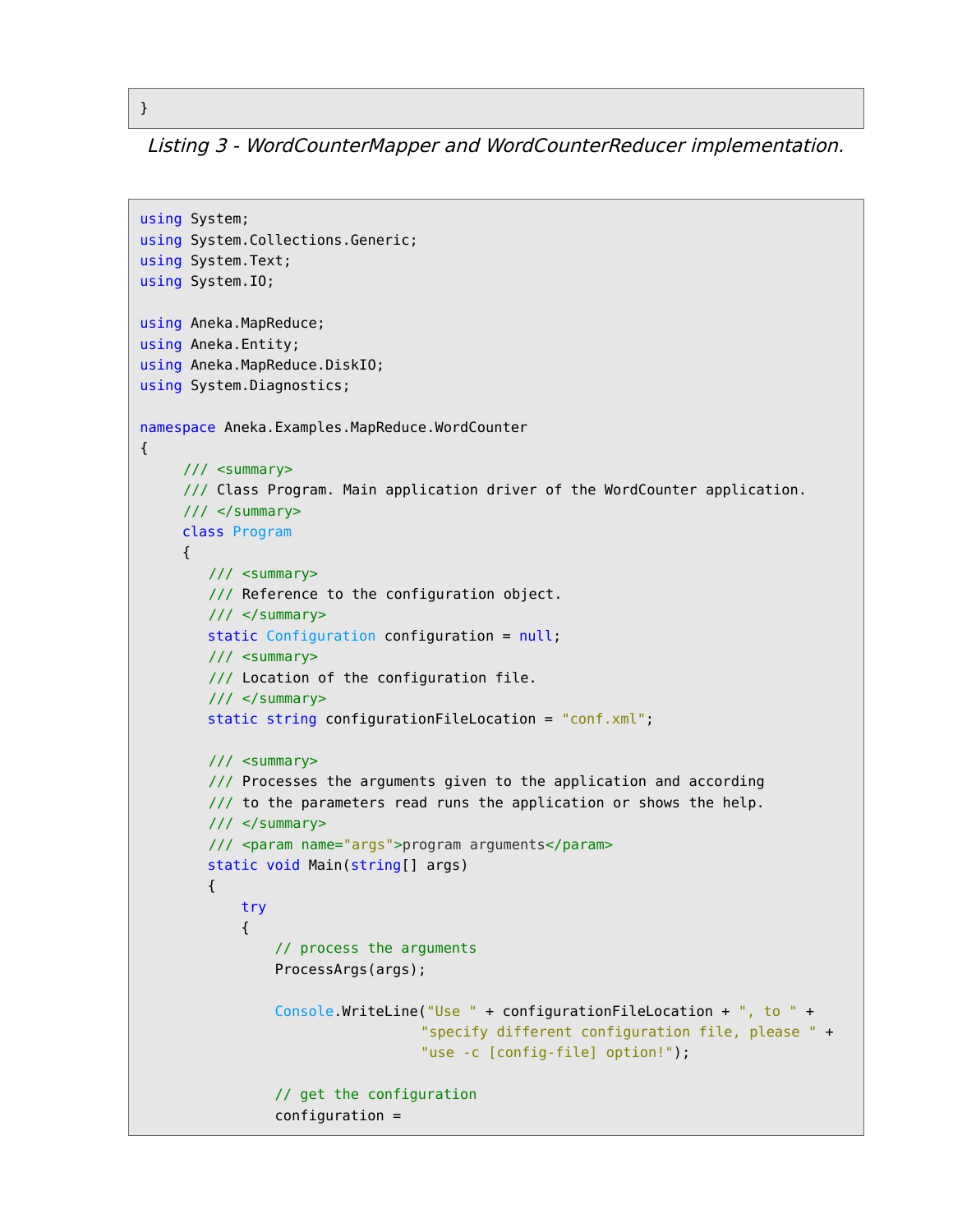```
Configuration.GetConfiguration(configurationFileLocation);
                // configure MapReduceApplication
                MapReduceApplication<WordCountMapper, 
                                    WordCountReducer> application =
                    new MapReduceApplication<WordCountMapper,
                                            WordCountReducer>("WordCounter",
                                                              configuration);
                // invoke and wait for result
                application.InvokeAndWait(
                  new EventHandler<ApplicationEventArgs>(OnApplicationFinished));
 }
           catch(Exception ex)
           {
                Usage();
            }
        }
        /// <summary>
        /// Hooks the ApplicationFinished events and process the results
        /// if the application has been successful.
        /// </summary>
        /// <param name="sender">event source</param>
        /// <param name="e">event information</param>
        static void OnApplicationFinished(object sender, ApplicationEventArgs e)
        {
            if (e.Exception != null)
\{ Console.WriteLine(e.Exception.Message);
 }
            else
\{ ParseResult();
 }
            Console.WriteLine("Press enter to finish!");
            Console.ReadLine();
        }
        /// <summary>
        /// Processes the arguments given to the application and according
        /// to the parameters read runs the application or shows the help.
        /// </summary>
        /// <param name="args">program arguments</param>
        static void ProcessArgs(string[] args)
        {
           for(int i = 0; i < args.length; i++)\{ switch(args[i])
\{ case "-c":
```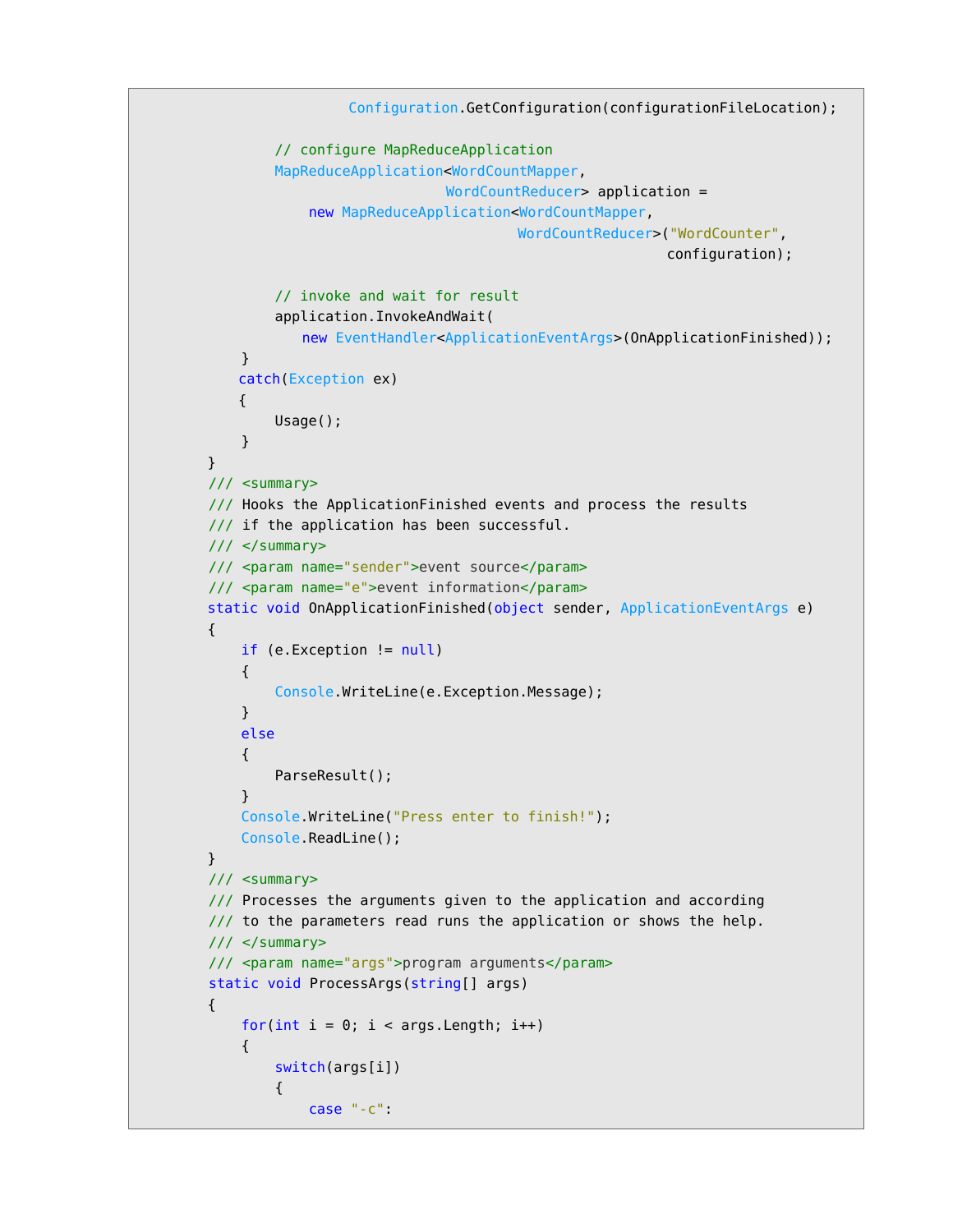```
 i++;
                      configurationFileLocation = args[i]; break;
                    default:
                       break;
 }
 }
        }
        /// <summary>
        /// Displays a simple informative message explaining the usage of the
        /// application.
        /// </summary>
        static void Usage()
        {
            Console.WriteLine("WordCounter.exe -c configuration_file");
        }
        /// <summary>
        /// Parses the results obtained from the MapReduceApplication 
       /// and dumps the them into a single file where for each key
        /// is put along with a value. Then starts the Notepad application
        /// to show the content of this file.
        /// </summary>
        static void ParseResult()
        {
           DirectoryInfo sources = null;
            try
\{sources = new DirectoryInfo(configuration.Workspace);
 }
            catch(Exception ex)
\{ Console.WriteLine("Reason {0}", ex.ToString());
                return;
 }
            FileStream resultFile = new FileStream("WordResult.txt", 
                                                FileMode.Create,
                                                FileAccess.Write);
            StreamWriter resultWriter = new StreamWriter(resultFile);
           FileInfo[] resultList = sources.GetFiles();
            foreach(FileInfo result in resultList)
\{ SeqReader seqReader = null;
                try
 {
```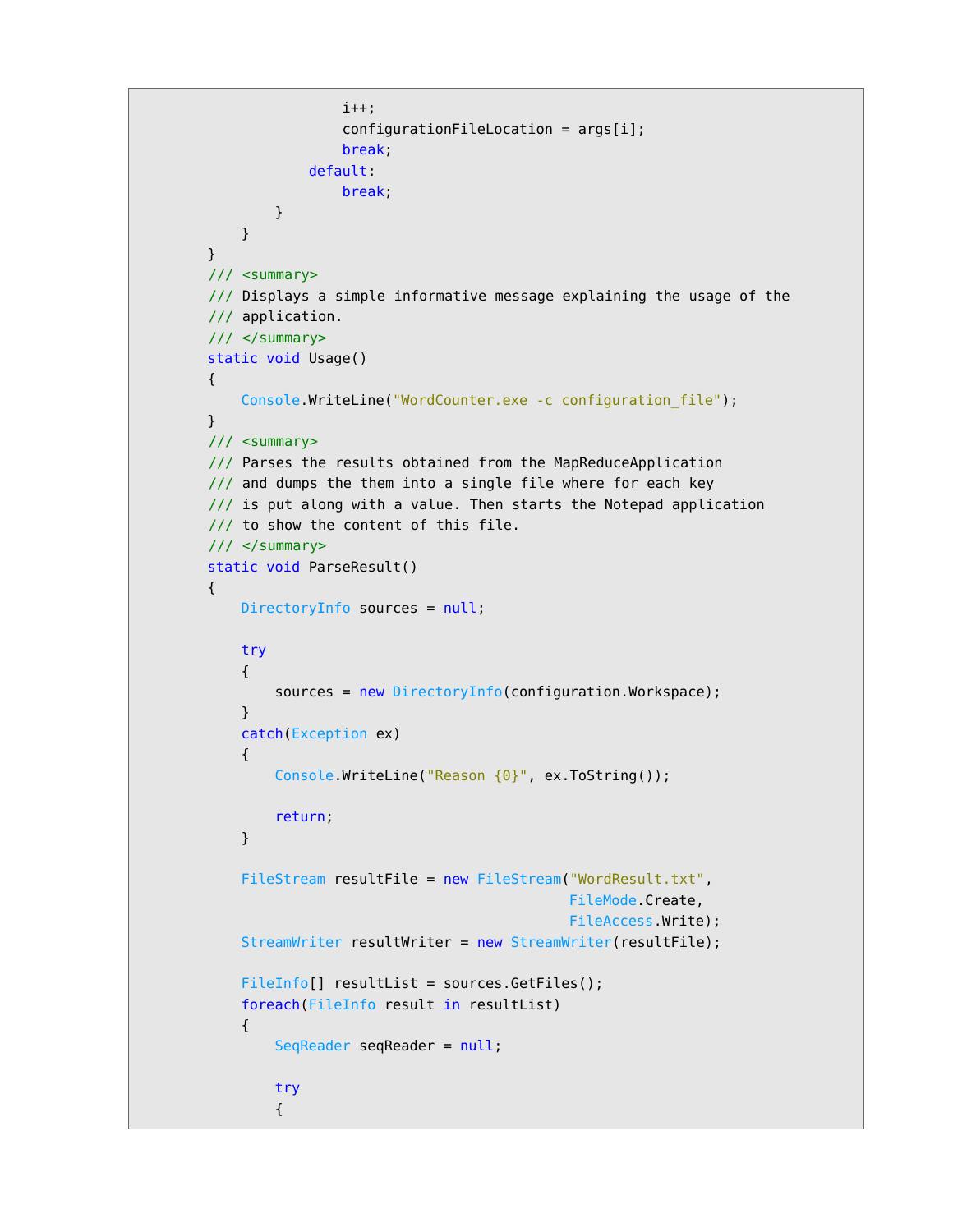```
seqReader = new SeqReader(result.FullName);
 }
                catch(SequenceFileException ex)
 {
                   Console.WriteLine(ex.ToString());
                    return;
 }
               seqReader.SetType(typeof(string), typeof(int));
                while(seqReader.HaxNext())
 {
                   Object key = seqReader.NextKey();
                   Object value = seqReader.NextValue();
                   resultWriter.WriteLine("{0} \t{1}", key, value);
 }
                seqReader.Close();
 }
            resultWriter.Close();
            resultFile.Close();
            Console.WriteLine("Please open WordResult.txt to see the result!");
            StartNotePad("WordCounter.txt");
        }
        /// <summary>
        /// Starts the Notepad application and instructs it to open the
       /// the file pointed by the parameter name.
        /// </summary>
        /// <param name="name">file name to open</param>
        public static void StartNotePad(string name)
        {
            Process notepad = Process.Start("notepad", name);
        }
    }
}
```
Listing 4 - WordCounter driver application.

The *WordCounter* application is configured with the file *conf.xml* that can be found its directory. Except for the general parameters of the *Configuration* class and the properties set for the *MapReduce* runtime there are no other parameters requested.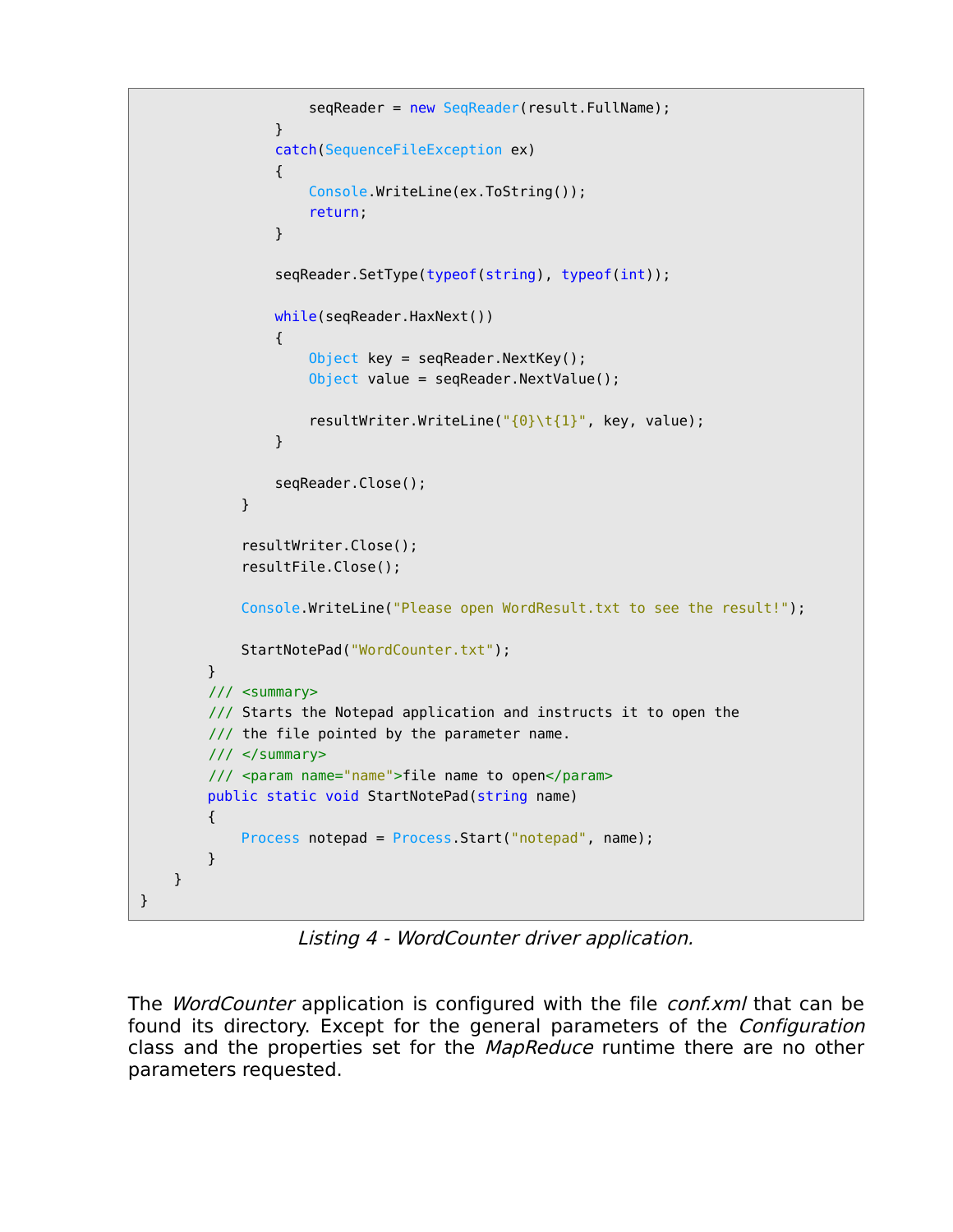### *6.2 PiCalculator*

PiCalculator is an application that uses the montecarlo simulation to estimate the value of π. The estimation of π can be structured as a MapReduce application by adopting the following strategy: the Map operation selects a collection of random values (between 0 and 1) and checks whether the value locates inside the circle of radius equal to 1 if this happens it collects the value; the Reduce operation all the values that are accessed via the input are summed together. Once the distributed execution the client component of the application estimates the value of π.

In order to implement the application two C# projects have been developed:

- PiCalculator. Library: is a class library containing the definition of the mapper and the reducer classes required by the PiCalculator application. The definition of these classes is contained in the PiCalculator.cs file and displayed in Listing 8.
- PiCalculator: this is a simple console program that contains the code required to initialize the *MapReduceApplication* with the previously defined mapper and reducer classes, load the configuration of the application, and execute it on Aneka. The listing of the driver program is displayed in Listing 9.

```
using System;
using Aneka.MapReduce;
namespace Aneka.Examples.MapReduce.PiCalculator 
{ 
     /// <summary>
     /// Class PiMapper. Mapper implementation for the PiCalculator
     /// application. The Map method generates the random number between
     \frac{1}{10} 0.0 and 1.0. If the generated values locates inside the circle they
      /// are emitted to the output file.
     11/ \leq/summary>
     public class PiMapper : Mapper<long, long>
     {
         /// <summary>
         /// Random number generator.
         /// </summary>
        Random random = new Random();
         /// <summary>
         /// Number of elements inside the circle.
         /// </summary>
        long numInside = 0;
         /// <summary>
         /// Number of elements outside the circle.
         /// </summary>
```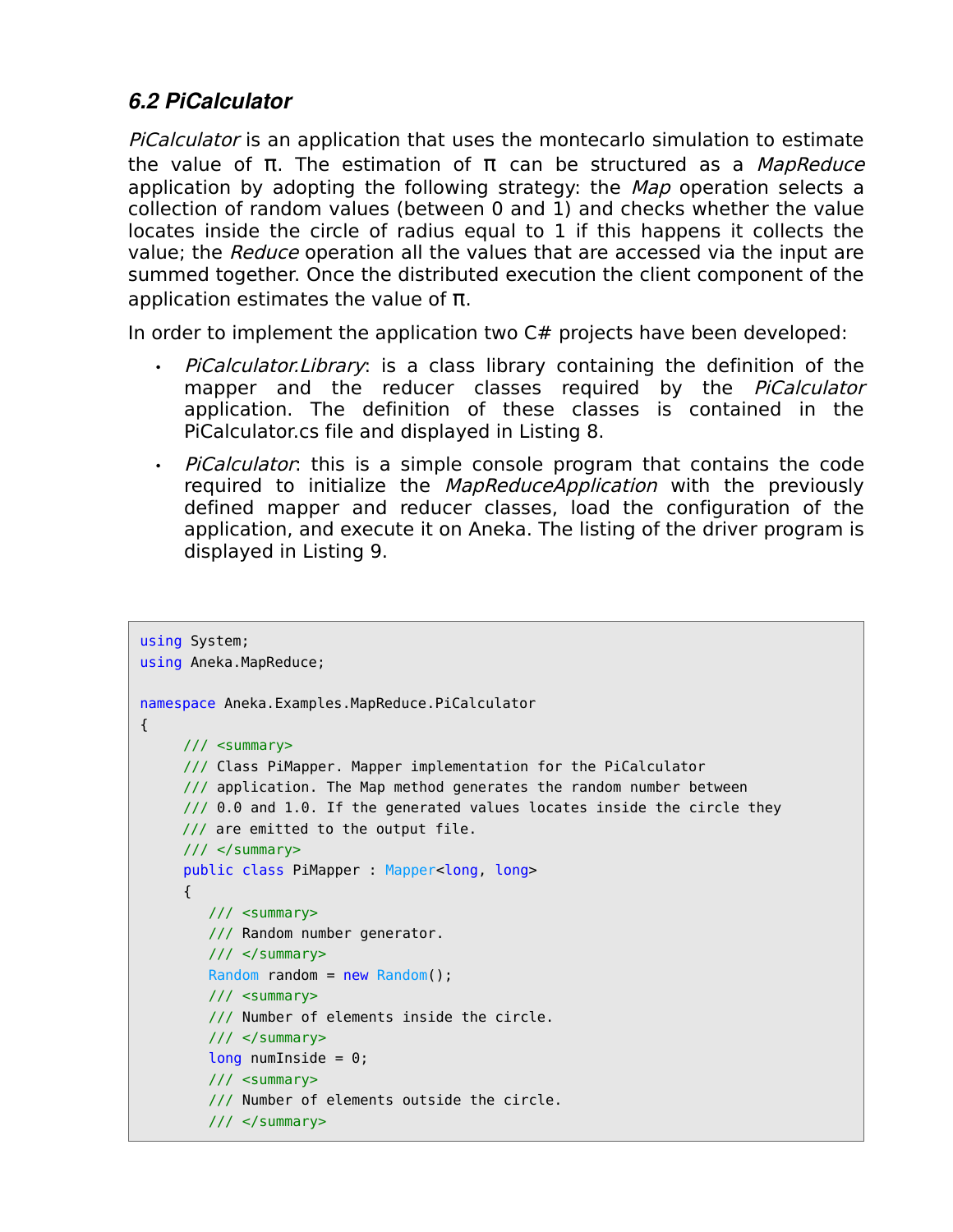```
long numOutside = 0;
         /// <summary>
         /// Reads the input and splits into words. For each of the words found
        \frac{1}{2} emits the word as a key with a vaue of 1.
         /// </summary>
         /// <param name="input">map input</param>
         public override void Map(MapInput<string, string> input) 
         { 
              long nSample = input.Key;
             for(long idx = 0; idx < nSample; idx++)
\{double x = random. NextDouble();
                   double y = random.NextDouble();
                  double d = (x - 0.5) * (x - 0.5) + (y - 0.5) * (y - 0.5);
                  if (d > 0.25)\{ numOutside++;
 }
                   else
\{ numInside++;
denotes the control of the second property of the second property of the second property of the second property of the second property of the second property of the second property of the second property of the second prop
              }
              this.Emit((long)0, numInside);
         }
      }
     /// <summary>
     /// Class PiReducer. Reducer implementation for the WordCounter
     /// application. The Reduce method iterates all over values of the enumerator
     /// and sums the values before emitting the sum to the output file.
     /// </summary>
     public class PiReducer : Reducer<string, int>
     {
         /// <summary>
        /// Iterates all over the values of the enumerator and sums up
         /// all the values before emitting the sum to the output file. 
         /// </summary>
         /// <param name="input">map input</param>
         public override void Reduce(IReduceInputEnumerator<long> input) 
         { 
             long numInside = 0;
             while(reduceInput.MoveNext())
\{
```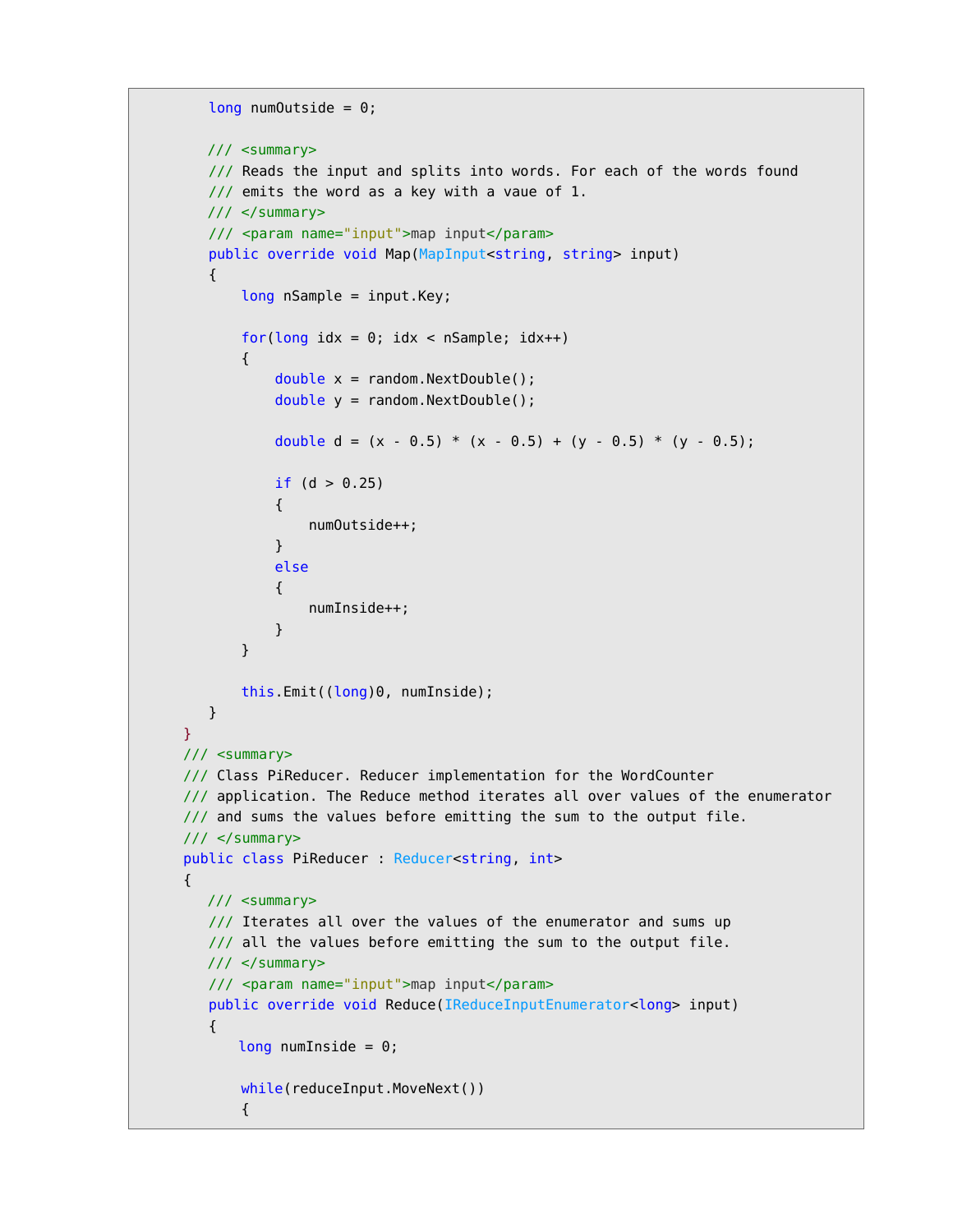```
 numInside += reduceInput.Current;
             }
              this.Emit(numInside);
          }
     }
}
```
Listing 5 - PiMapper and PiReducer public interfaces.

```
using System;
using System.Collections.Generic;
using System.Trheading;
using System.IO;
using Aneka.MapReduce;
using Aneka.Entity;
using Aneka.MapReduce.DiskIO;
namespace Aneka.Examples.MapReduce.PiCalculator
{
     /// <summary>
     /// Class Program. Main application driver of the PiCalculator application.
     /// </summary>
      class Program
      {
         /// <summary>
         /// Reference to the configuration object.
         /// </summary>
         static Configuration configuration = null;
         /// <summary>
         /// Location of the configuration file.
         /// </summary>
         static string configurationFileLocation = "conf.xml";
         /// <summary>
         /// Number of mapper to use.
         /// </summary>
        static long numberOfMaps = 1;
         /// <summary>
         /// Number of samples to take.
         /// </summary>
         static long numberOfSamples = 1;
         /// <summary>
         /// Processes the arguments given to the application and according
         /// to the parameters read runs the application or shows the help.
         /// </summary>
         /// <param name="args">program arguments</param>
```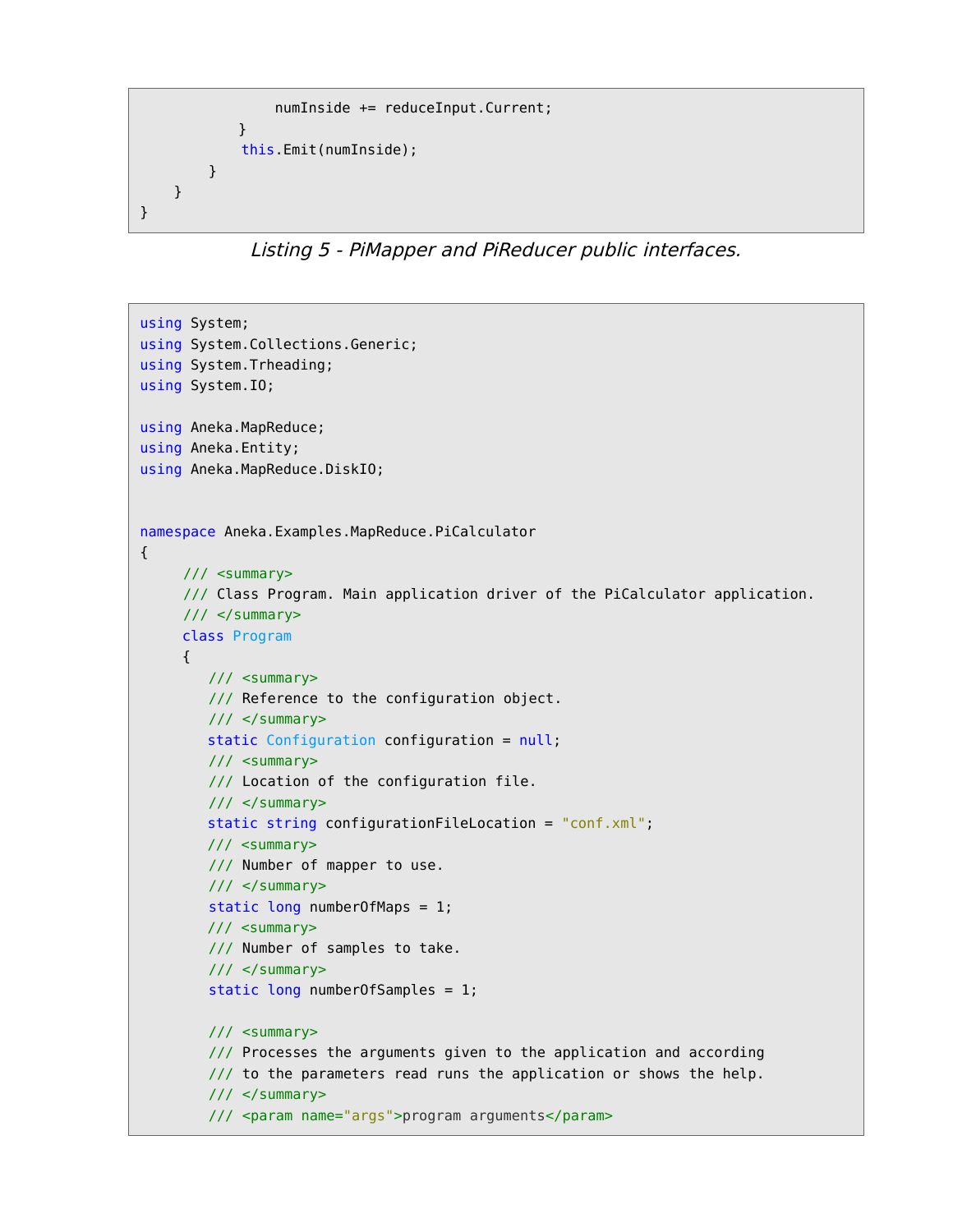```
 static void Main(string[] args)
             if (args.length != 6)\{ Usage();
 }
              else
\{ try
\{ ProcessArgs(args);
                      if (numberOfSamples <= 0)
\{ Console.WriteLine("Please specify Map task number!");
                           Usage();
denotes the control of the second property of the second property of the second property \} else if (numberOfMaps <= 0)
\{ and \{ Console.WriteLine("Please specify sample number!");
                           Usage();
denotes the control of the second property of the second property of the second property \} else
\{ // create an aneka configuration
                          Configuration configuration =
                                         Configuration.GetConfiguration(args[1]);
                           string rootedPath =
                               Path.IsPathRooted(configuration.Workspace) ?
                                          configuration.Workspace :
                                         Path.GetFullPath(configuration.Workspace);
                          for(int idx = 0; idx < numberOfMaps; idx++)
. The contraction of the contraction \{ string input = Path.Combine(rootedPath, "input-" + idx);
                               SeqWriter writer = new SeqWriter(input);
                              writer.Append(numberOfSamples, (long)0);
                               writer.Close();
denotes the contract of the second property of the second property \} // start PiCalculator MapReduce
                          MapReduceApplication<PiMapper, PiReducer> application =
                                   new MapReduceApplication<PiMapper,
                                                               PiReducer>(configuration);
                           Console.WriteLine("Application is running");
                           application.InvokeAndWait(
                                   new EventHandler<ApplicationEventArgs>
```
{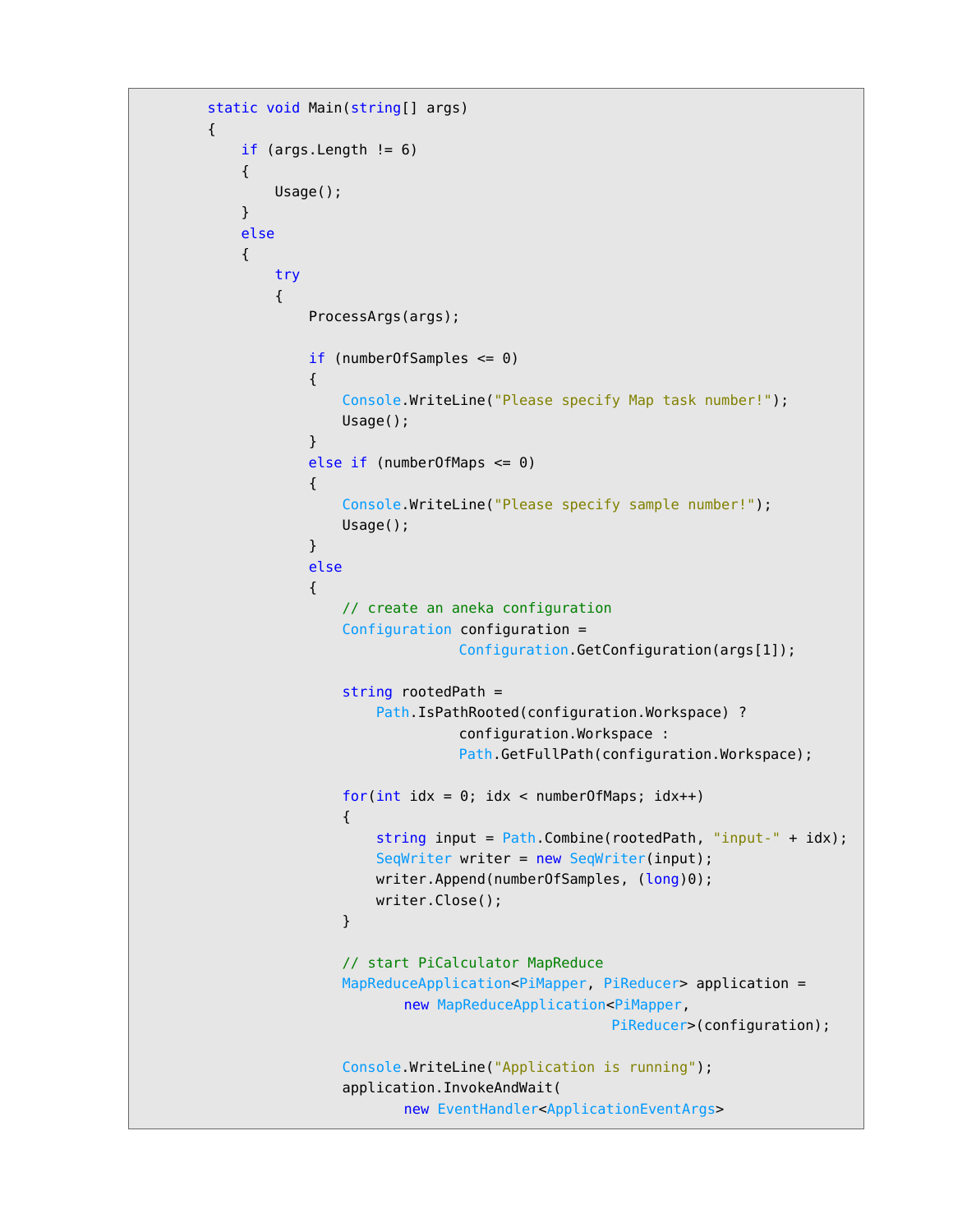```
(OnApplicationFinished));
```

```
denotes the control of the second property of the second property of the second property \} }
                  catch(Exception ex)
\{ Usage();
 }
             }
         }
         /// <summary>
         /// Hooks the ApplicationFinished events and process the results
        /// if the application has been successful.
         /// </summary>
         /// <param name="sender">event source</param>
         /// <param name="e">event information</param>
         static void OnApplicationFinished(object sender, ApplicationEventArgs e)
         {
             if (e.Exception != null)
\{ Console.WriteLine(e.Exception.Message);
 }
             else
\{ IList<string> results = (IList<string>)e.Data;
                  foreach(string result in results)
 {
                     SeqReader reader = new SeqReader(result);
                      reader.SetType(typeof(long), typeof(long));
                     long numInside = -1;
                      if (reader.HaxNext())
\{numInside = (long) reader.NextValue();
denotes the control of the second property of the second property of the second property \} reader.Close();
                      if (numInside > 0)
\{ and \{double estimate = (double)(numInside * 4.0) / (numberOfMaps * numberOfSamples);
                           Console.WriteLine("Pi: {0}", estimate);
denotes the control of the second property of the second property of the second property \} }
 }
             Console.WriteLine("Press enter to finish!");
             Console.ReadLine();
         }
         /// <summary>
```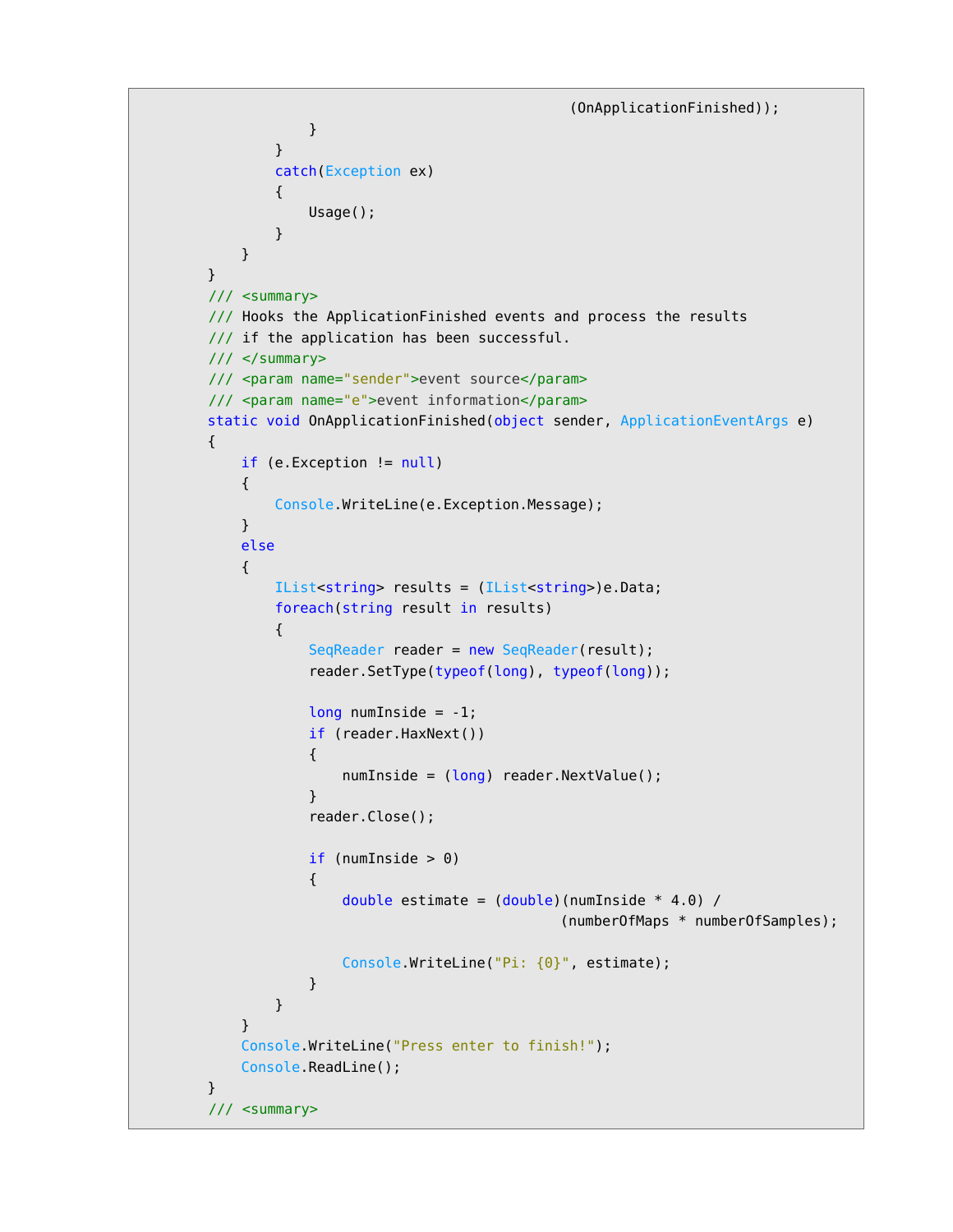```
 /// Processes the arguments given to the application and according
        /// to the parameters read runs the application or shows the help.
         /// </summary>
         /// <param name="args">program arguments</param>
        static void ProcessArgs(string[] args)
        {
           for(int i = 0; i < args. Length; i++)\{ switch(args[i])
\{ case "-c":
                        i++;
                        configurationFileLocation = args[i]; break;
                     case "-n":
                         i++;
                        numberOfMaps = int.Parse(args[i]); break;
                     case "-s":
                         i++;
                         numberOfSamples = long.Parse(args[i]);
                         break; 
                     default:
                         break;
 }
            }
        }
        /// <summary>
        /// Displays a simple informative message explaining the usage of the
        /// application.
        /// </summary>
        static void Usage()
        {
            Console.WriteLine("PiEstimator.exe -c configuration_file " + 
                                               "-n map# -s sample#");
        }
    }
```
Listing 6 - PiCalculator driver application.

}

The *PiCalculator* application is configured with the file conf.xml that can be found in the directory application. The *PiCalculator* requires two more parameters that are passed via the command line. A possible improvement of the application is moving these two parameters in a *PropertyGroup* named PiCalculator inside the configuration file and changing the code of the Main method in order to read the values from the configuration. This task is left to the reader.